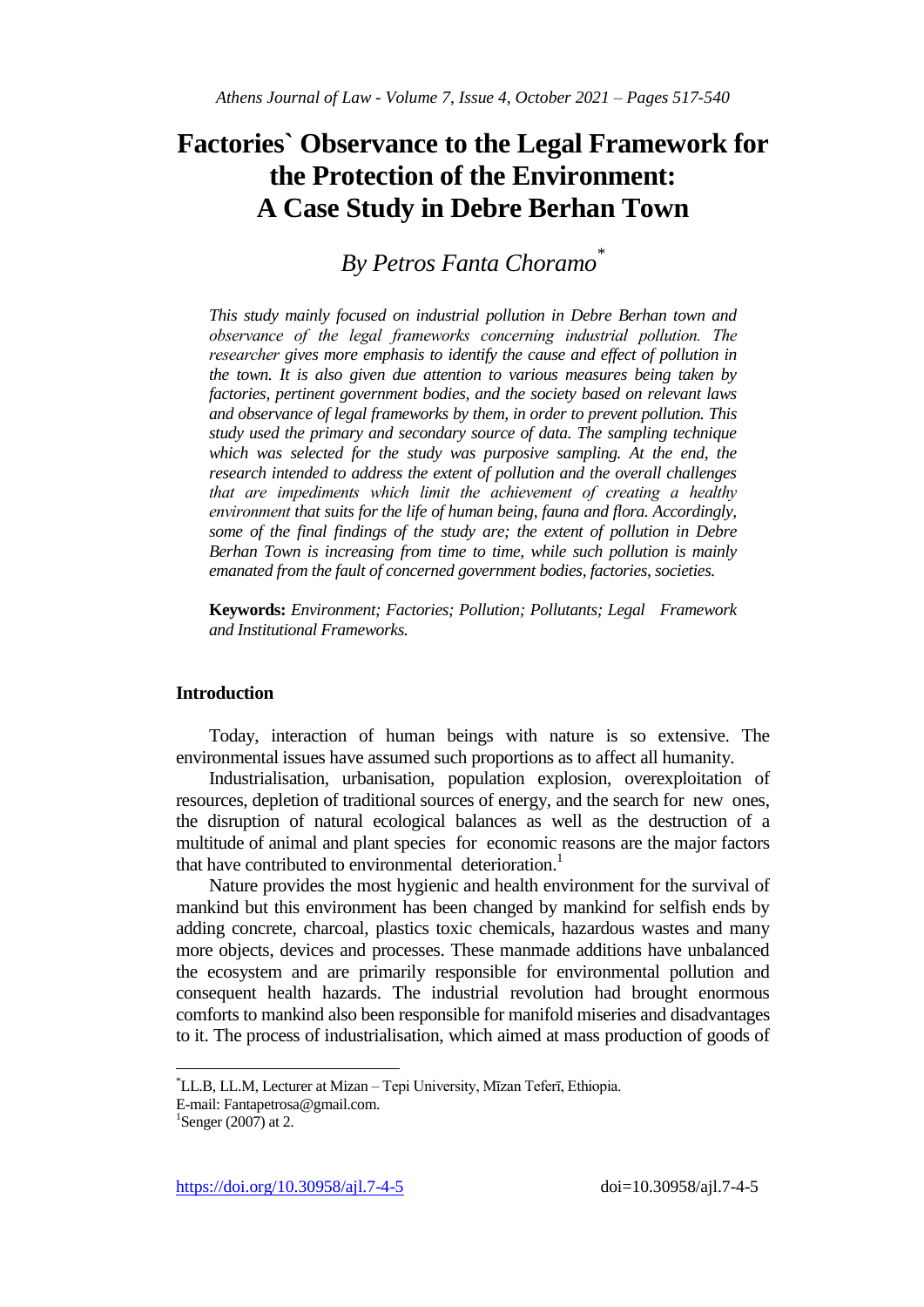better quality to fulfill the human needs is also polluting the environment, and now is fast assuming menacing proportions. As elsewhere in the world some cities are afflicted with the problem of environmental pollution resulting from industrialisation in Ethiopia. Indeed, Ethiopian legal system defined "environment" as the totality of all material whether in their natural state or modified or changed by humans , their external spaces and the interactions which affected their quality or quantity and the welfare of human or other living beings including but not restricted to, land atmosphere, weather and climate, water, living things and aesthetics.<sup>2</sup> Industries are widely being established by the government on various regions of the country. For instance, recently, the industry zone was established at Ambo, *Nekemte, Dire Dawa and Jimma* in addition to the existing industry zones at kombolcha, Hawassa, Addis Ababa, etc.<sup>3</sup>. Thus, it can be said that industrial development is started to be seen in Ethiopia since various cities of the country are becoming an industry zone by the government. On the other hand, private sector is also engaging in planting factories in Ethiopia and *Debre Berhan* Town can be an example for such phenomena.

The problem of environmental pollution, which initially started with the advent of man on earth, grew extremely acute in the developed, as well as the developing countries. The third world countries, like Ethiopia, are seeking the transfer of technology without and insurance against the risk or danger of pollution which is posing a grave danger not only for the workers within the premises of the industry, but also for the people in the vicinity. The Debre Berhan Town which is located within *Amhara* National Regional State in Ethiopia is not an exception to this phenomenon. Recently, the *Amhara* National Regional state held such town as the second industry zone in the region next to *Kombolcha*. As a result, the number of industries in *Debre Berhan* Town is increasing from time to time.

Like another Ethiopian towns, the environmental pollution in general and industrial pollution in particular was common phenomena in *Debre Berhan* Town. For instance, a river around the town called. *"Beresa"* is highly polluted from the emission of wastes by some factories in the town. The communities around the industries were vulnerable to the viral and bacterial disease because of air pollution. Furthermore, currently increasing number of industries in the town has a direct impact on the increment of pollution. However, the cause of such increment and on whose fault that such pollution was increasing was not researched.

# **Conceptual understandings and Legal and Institutional Frameworks of Environment, its Pollution and Protection**

*A legal definition of environment helps delineate the scope of the subject, determine the application of legal rules and the extent of liability when harm occurs. The word environment is derived from an ancient French word "environner"* 

 $\ddot{\phantom{a}}$ 

<sup>2</sup>Environmental Pollution Control Proclamation of Federal Democratic Republic of Ethiopia, Proc No.300/2002, Art 2(6).

<sup>&</sup>lt;sup>3</sup>The late Ethiopian Prime minister, Hailemariam Desalegn's speech via Ethiopian Broadcasting Corporation on May 9, 2007.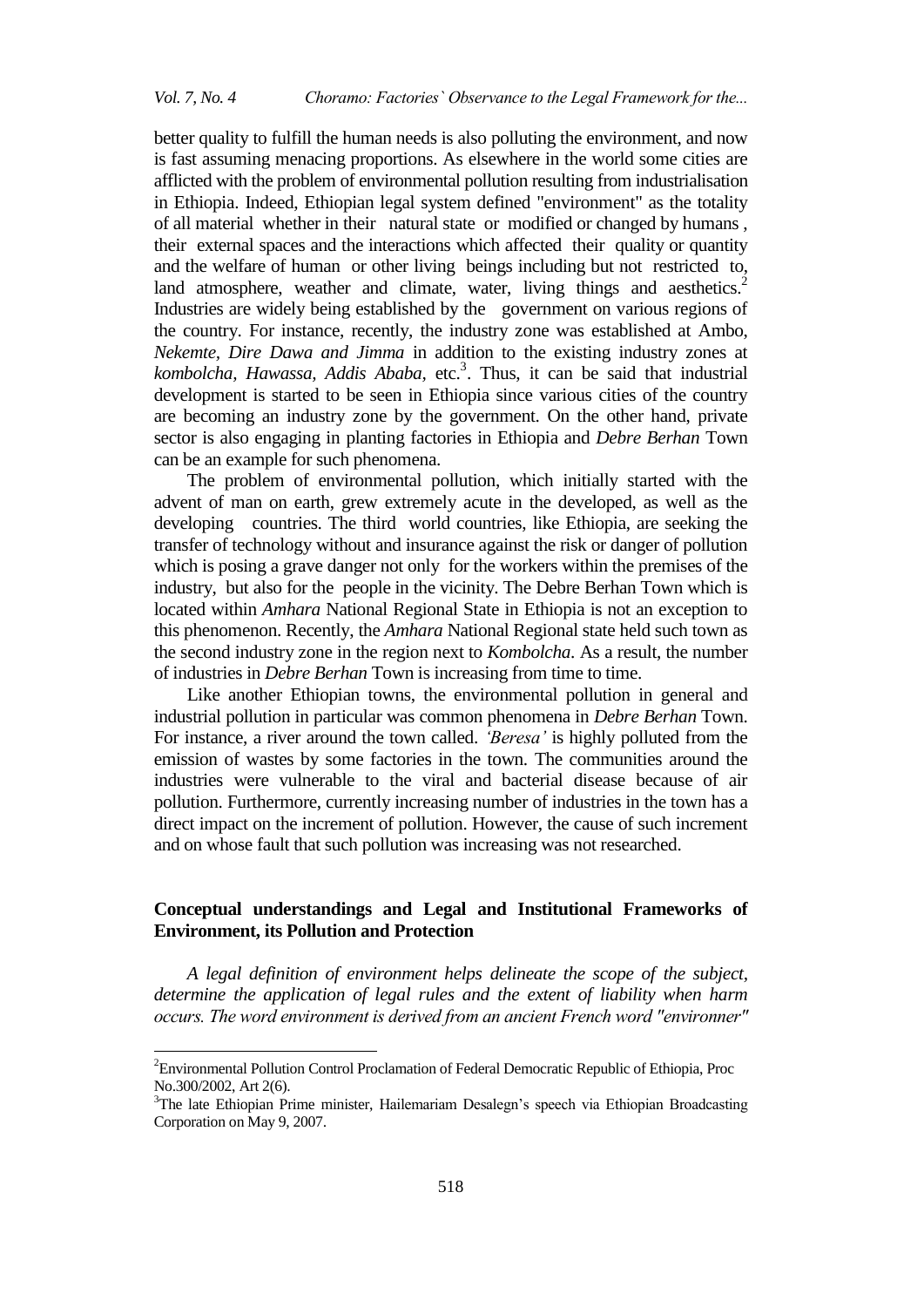*meaning to encircle. By broadly applying to surroundings, environment can include the aggregate of natural, social and cultural condition that influence the life of an individual or community.<sup>4</sup> Geographically environment can refer to include limited areas or encompasses the entire planet including the atmosphere and stratosphere*

*Of course defining an environment is not an easy task. Most writers, treaties, declarations, codes of conduct guidelines, etc. defined it in different. William, P C. & M. Cunningham defined environment as a circumstance or a condition that surrounds an organism or group of organisms or complex of social or cultural conditions that affect an individual or community.<sup>5</sup>*

*The word "pollution" is derived from the Latin word "pollutus" which means defiled or to make dirty or to pollute".<sup>6</sup>*

*Industrial Pollution is pollution caused by the pollutants released from industries and never ending problems resulted in to disease epidemics appearing so frequently. When we say types of industrial pollution, there are various kinds of pollutions, namely, air pollution, water pollution, soil pollution, noise pollution, radioactive pollution, thermal pollution, plant pollution and maritime pollution etc. Those types of pollution which are related with industries are discussed below.* 

# **Legal Frameworks**

#### *National Laws*

- **i. 1995 FDRE constitution:** Even though the constitution provides the general principles, it is not silent on environment protection. It gives the right to all persons to live in health and clear environment. This is clearly envisaged from article 44(1) of FDRE constitution further more article 92 of the same provides obligation on the side of government to ensure that all Ethiopian live in a clean and health environment" (emphasis added). On the other hand people have the right to full consultation and to the expression of views in the planning and implementation of environmental policies and project that affect them directly.<sup>7</sup> Both government and citizens shall have the duty to protect the environment. This is mainly to protect the environment from damage like pollution.
- **ii. The Environmental Protection Organs Establishment Proclamation No 295/2002**
- **iii. Environmental Impact Assessment Proclamation No 299/2002**
- **iv. Environmental Pollution Control Proclamation No 300/2002**
- **v. Ethiopianwaterresourcemanagementproclamationno1970**

 $4B$ erhane &Teklemedn (2009) at 1.

<sup>5</sup>Cummingham & Cunningham (2012) at 14.

 $^{6}$ Mahesh (2007) at 61.

<sup>&</sup>lt;sup>7</sup>The Constitution of Federal Democratic Republic of Ethiopia Proclamation No<sub>-1</sub>/1995<sub>1</sub> Art 92.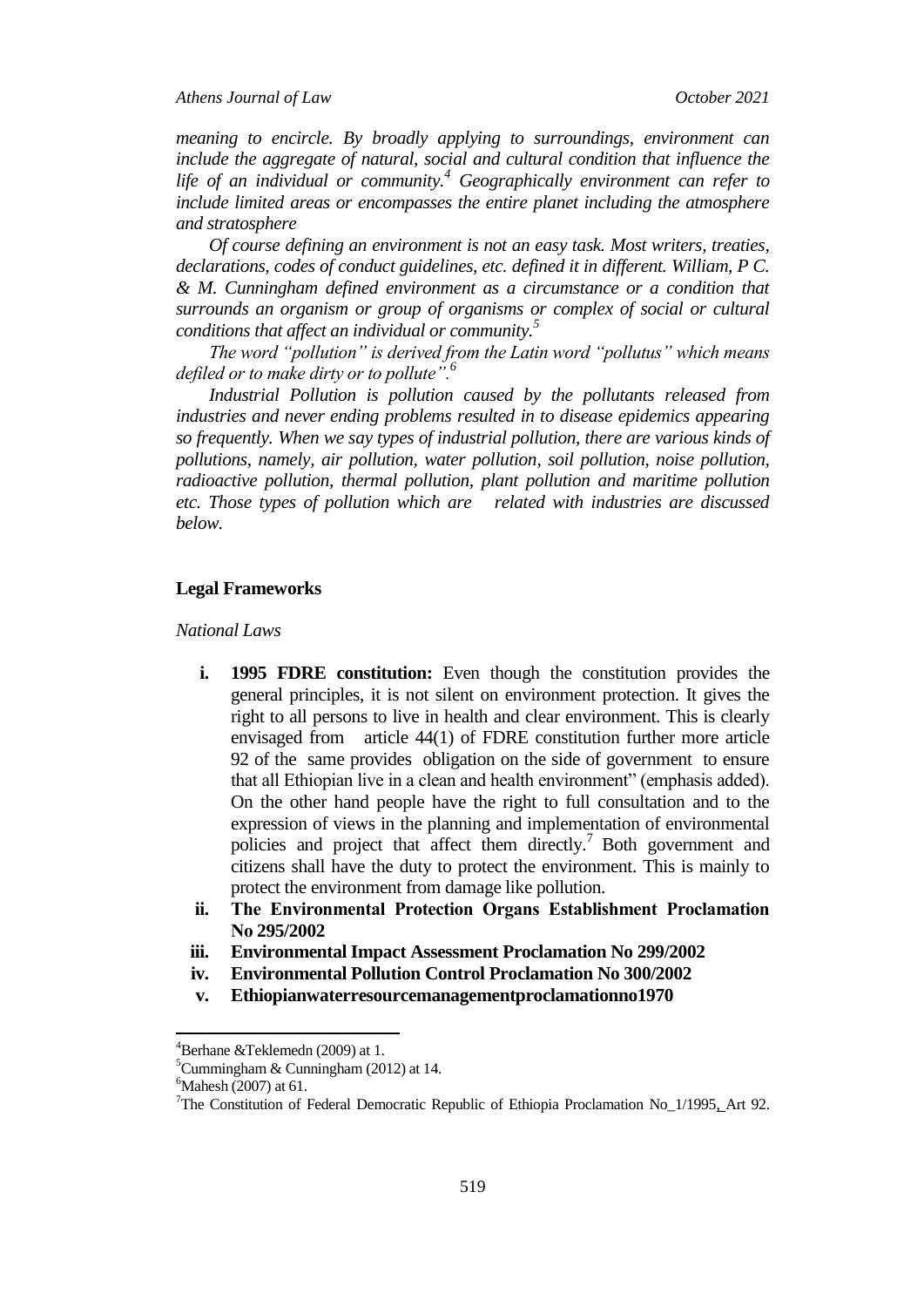- **vi. Public Health Proclamation No 200/2000**
- **vii. Solid Waste Management Proclamation No 513/2007**
- **viii. Prevention of Industrial Pollution Regulation No 159/2008**
- **ix. Institute of Biodiversity Conservation and Research Establishment/ Amendment Proclamation of Federal Democratic Republic of Ethiopia Proc No 381/2004.**

# *Ratified Laws by the House of Peoples Representative*

The Stockholm convention on persistent organic pollutants which was adopted on 22 may 2001.

The Basel convention on the control of Trans- boundary movement of hazardous waste and their disposal which was adopted on 22 marches 1989. Ethiopia also ratified amendment and protocol of Basel convention in different proclamation.

In short, Ethiopia ratified Bamako convention on proc no 355/2003, Stockholm convention on proc no 192/2000, Basel convention on proc no 279/ 2002, Basel convention amendment on proc no 356/2003 and Basel protocol on proc no  $357/2003^8$ .

These ratified conventions are part and parcel of national law of Ethiopia pursuant to 9/4 of FDRE constitution, the above ratified conventions are mostly applicable on trans-boundary hazardous waste pollution.

# *Institutional Framework*

 $\ddot{\phantom{a}}$ 

Under the EPE, different agencies are assigned to "environmental and natural resource development and management activities on the one hand and environmental protection regulation and monitoring on the other." The EPA is the leading federal environmental agency with the objective of formulating policies, strategies, laws and the standard to ensure that social and economic development activities sustainably enhances human welfare and the safety of environment. In addition, EPA is responsible for evaluating the environmental impact assessment reports of federal and inter regional projects as well as auditing and regulating there implementation. EPA is also in charge of providing technical support for environmental management in the protection to regional offices and sectorial institutions.<sup>9</sup>

The proclamation that established the EPA also requires regional states to establish their regional environmental agency. These REAs are responsible for coordinating the formulation, implementation, review and revision of regional conservation strategy and for environmental monitoring, protection and regulation. In some regions, REAs have been established as parts of other agencies, while

<sup>8</sup>Bamako Contention Ratification Proclamation; Basel Convention Amendment Ratification Proclamation; Basel Protocol Ratification Proclamation; Stockholm Convention Ratification Proclamation.

<sup>9</sup>Environmental Protection Organ Establishment Proclamation of Federal Democratic Republic of Ethiopia Proc No 295/2002, Art 6.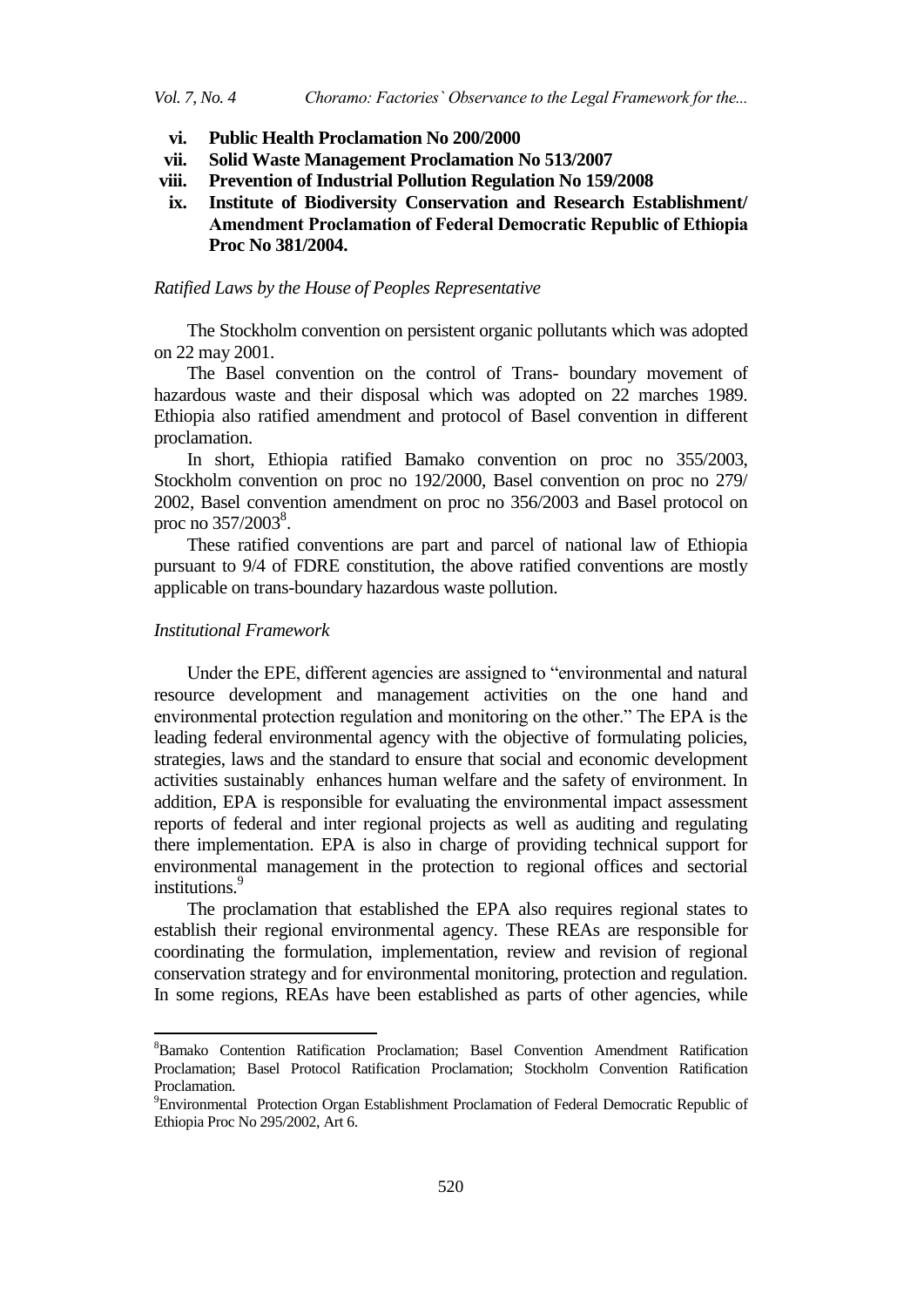other regions" REAs are separate institutions. All regions" city administrations have established REAs except the Somali regions, who are REAs, are continuously being restructured.

In addition to the EPA, environmental organ establishment proclamation mandated that SEU be established at every competent agency, with the responsibility of coordinating and following up activities in harmony with environmental laws and requirement. Purposes of the SEUs ensure "that environmental issues are addressed in development project and public instruments initiated by government institutions." However, SEUs have only been established so far as the ministry of mines, agriculture, water and energy, Ethiopian road authority, and Ethiopian electric power corporation, leaving most relevant federal agencies (as well as all regional ones) without environmental coordination.<sup>10</sup>

EPA in managing Ethiopian's environment, government agencies share important role with private individuals, communities, and companies. Before the enactment of the new law on civil organisations (which shrink their quality of service, number and capacity), such organisations in Ethiopia were maturing in their quality of service, geographical coverage, and creation of policy.

# **Data Presentation, Interpretation and Analysis**

To achieve the objective of the research, researcher has selected five prominent factories which assumed to cause industrial pollution. Such factories are: - *Dashen Brewery share company (herein after Dashen Brewery S.C), Habesha Brewery share company (herein after Habesha Brewery* S.C), *Debre Berhan* Natural Spring Water S.C (Aqua Safe S.C), Debre Berhan Blanket factory P.L.C and *TikurAbay* Leather Shoe Factory. Indeed, questioners were distributed to communities around Concerned factories or if no community around it, to individuals who works on these areas. For better understanding, the following table shows name of factories, respondents on their age group, number of respondents on each group, sex and total number of respondents.

 $\overline{\phantom{a}}$ 

 $10$ Tesfaye (2012) at 64.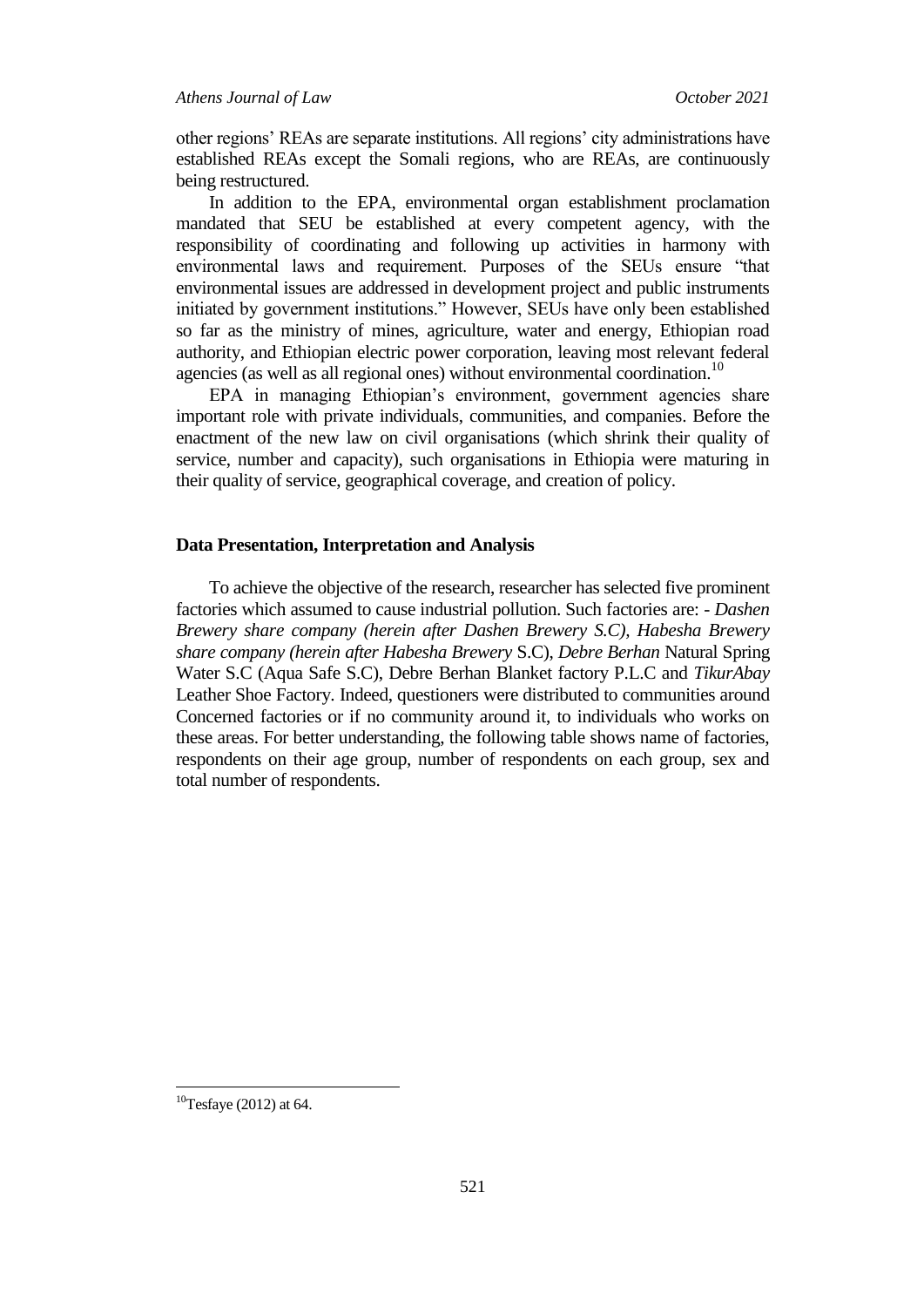| $\mathbf N$<br>$\mathbf{o}$ | Name of<br>factories                           |                         | Respondents age group   |                         |                            |                  |                 | Gender of the<br>respondents |               |                             |  |
|-----------------------------|------------------------------------------------|-------------------------|-------------------------|-------------------------|----------------------------|------------------|-----------------|------------------------------|---------------|-----------------------------|--|
|                             |                                                | 15-20                   | $21 - 25$               | 26-30                   | 31-46                      | >46              | Total           | M                            | F             | Total                       |  |
| $\mathbf{1}$                | Dashen<br><b>Brewery</b>                       | 1<br>(17%)              | 1<br>(17%)              | 1<br>(17%)              | $\overline{2}$<br>(33%)    | 1<br>(17%)       | 6<br>$(100\%)$  | 3<br>(50%)                   | 3<br>$(50\%)$ | 6<br>$(100\%)$              |  |
| $\overline{2}$              | D/berhan<br><b>Blanket</b><br>factory<br>P.L.C | 1<br>(20%)              | $\overline{0}$          | (20%)                   | 3<br>(60%)                 | $\overline{0}$   | 5<br>$(100\%)$  | 1<br>(20%)                   | 4<br>(80%)    | 5<br>$(100\%)$              |  |
| 3                           | Tikur<br>Abay<br>leather<br>shoe S.C           | 1<br>(17%)              | $\overline{2}$<br>(33%) | 3<br>(50%)              | $\boldsymbol{0}$           | $\boldsymbol{0}$ | 6<br>$(100\%)$  | 2<br>(33%)                   | 4<br>(67%)    | 6(100)                      |  |
| $\overline{4}$              | D/Berhan<br>spring<br>water<br>(Aqua<br>safe)  | $\overline{0}$          | 1<br>(20%)              | $\overline{2}$<br>(40%) | $\overline{2}$<br>$(40\%)$ | $\boldsymbol{0}$ | 5<br>$(100\%)$  | $\overline{4}$<br>(80%)      | 1<br>(20%)    | 5<br>$(100\%)$              |  |
| 5                           | Habesha<br>brewery<br>factory                  | 1<br>(33%)              | $\overline{0}$          | 1<br>(33%)              | 1<br>(33%)                 | $\boldsymbol{0}$ | 3<br>$(100\%)$  | $\overline{2}$<br>(67%)      | 1<br>(33%)    | $\overline{3}$<br>$(100\%)$ |  |
|                             | Total                                          | $\overline{4}$<br>(16%) | $\overline{4}$<br>(16%) | 8<br>(32%)              | 8<br>(32%)                 | 1<br>(4%)        | 25<br>$(100\%)$ | 12<br>(48%)                  | 13<br>(52%)   | 25<br>$(100\%)$             |  |

**Table 1.**

As shown on the above table, 25 questionnaires were distributed to respondents resided around the factories. For the purpose of accuracy and convenience of the research, the researcher distributed questionnaires for the respondents above fifteen years age. From whole respondents, 13(52%) were females while remaining 12(48%) were males.

# *Applicability of Environmental Rights*

#### *The Right to Information*

Totally, 20% of the respondents in all of the selected areas around the five stated factories responded positively that they had information regarding a plantation of the factory and the remaining mass (80%) didn"t have such information. Generally Habesha Brewery Factory which is followed by Dashen Brewery Factory is better as compared to other factories and the respondents of areas around the remaining three factories, in one or another reason aforementioned, didn"t have any information about the establishment of factory. Thus, the right to information which is one of environmental rights is little observed by the concerned government bodies i.e. article 6(1) of Proclamation No-295/2002 provides that the environmental protection authority has a duty to coordinate measures to ensure that the environmental objectives provided under the constitution and the basic principles set out in the environmental policy of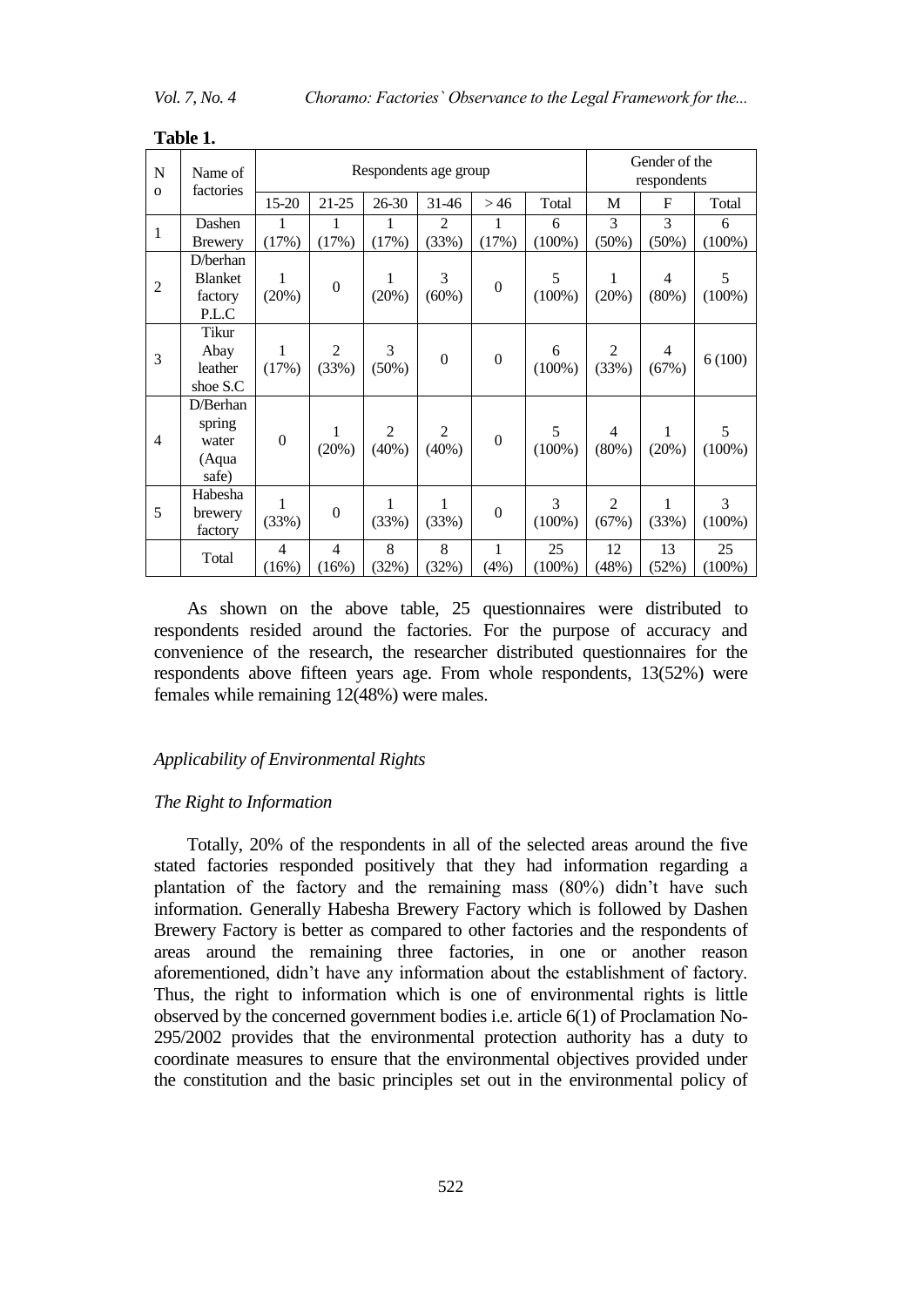Ethiopia are realised.<sup>11</sup> As it was discussed before, a right to information can be considered as one of an environmental objectives enshrined under article 92 of the FDRE constitution. This shows that an environmental protection authority is one of the concerned government bodies which may be blamed for the stated failure to realise such environmental objective, i.e., prior consultation or prior information of the public.

#### *Right to Awareness*

Article 92(3) of the FDRE constitution again seems to incorporate the idea that public should be aware of environmental concern which may affect them.

In addition, article 6(17) of the environmental impact assessment proclamation number 295/2002 imposes duties on environmental protection authority. The first is to promote and provide non-formal environmental education program. Thus, the stated authority has a responsibility to create awareness interims of both formal and non-formal education. $12$ 

# *Public Participation*

Public participation is emphasised throughout international and national law. It is based on the right of those who may be affected to have a say in the determination of their environmental future.<sup>13</sup> One thing to be noted here is that the previously discussed environmental right and the right to public participation are interrelated concepts. That means the right to information can be a prerequisite for realizing the right of public awareness and public participation since one should have information to engage in any matter which affect him\her in one way or another. This is why the Rio declaration provided them within one principal or provision, i.e. principle 10. Such principle says that environmental issues are best handled with participation of all concerned citizens, at the relevant level. At the national level, each individual shall have appropriate access to information concerning the environment that is held by public authorities, including information on hazardous materials and activities in their communities and the opportunity to participate in decision making processes. States shall facilitate and encourage public awareness and participation by making information with widely available. Thus, the right to information, public awareness and public participation are not mutually exclusive. Public participation, as can be inferred from the stated principles is core point under the Rio declaration to achieve sustainable development (cum with principle 1). As it was discussed before, article 92 (3) of the FDRE constitution is a provision which seems to incorporate the environmental rights which are subject of discussion in this chapter because it reads us that people have the right to full consultation, i.e. the right to information and awareness.

 $11$ Environmental protection Organ Establishment Proclamation of Federal Democratic Republic of Ethiopia at at. 6(1).

 $12$ Ibid Art 6(17).

 $13$ Berhane & Teklemedn (2009) at 91.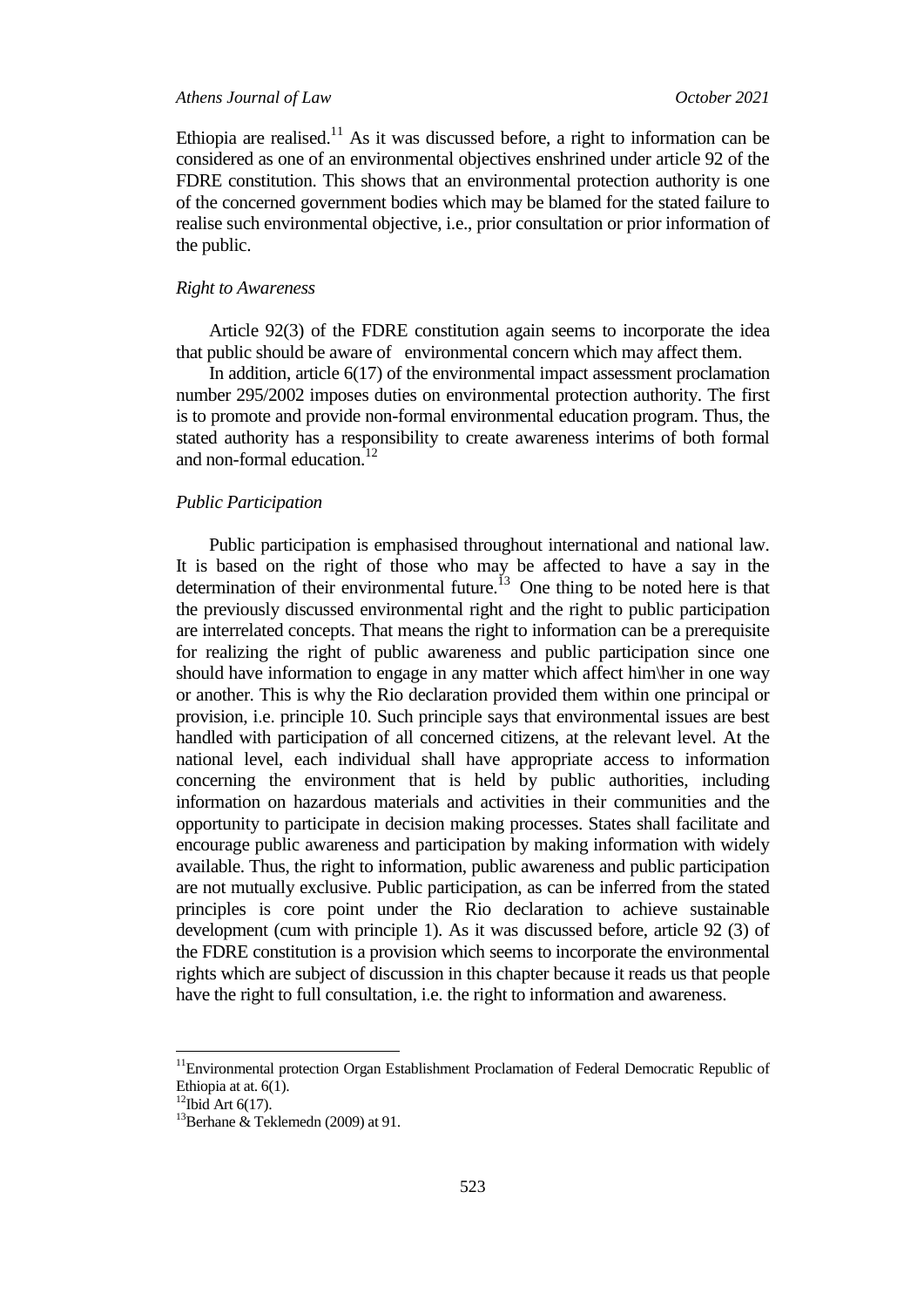15% of the respondents around the five factories where this research was conducted reflected that they have been participating in various matters concerning the relationship of factories with the community around there and the remaining mass (85%) responded that they never exercised this right before or after the plantation of factories thereto. This shows that a pertinent government bodies were seldom committed to assume their responsibility which is entrusted to them in various international as well as national legislations.

Principle 10 of the Rio declaration prescribes that states shall facilitate and encourage public awareness and participation. Such declaration which serves as a guideline for states parties in order to protect environment and imposes a duty for states to facilitate and encourage public participation.<sup>14</sup> Thus, public participation is significant both prior as well as after the plantation of a factory. Public participation is also best realised through participation of public in EIA. The preamble of EIA proclamation No 299/2002 states that EIA serves to bring about administrative transparency and accountability as well as to involve the public and, in particular, communities in the planning of and decision taking on developments which may affect them and its environment.<sup>15</sup> The same law gives a public the power to review environmental study report by giving comment to it.<sup>16</sup> Similarly, article 1(1) of the same proclamation provides that the environmental protection authority or the relevant regional environmental agency shall make any environmental impact study report accessible to the public and society comments on it.<sup>17</sup> Sub article 2 of the same article also states that the above mentioned government bodies shall ensure that the comments made by the public and in particular by the communities likely to be affected by the implementation of a project are incorporated in to the environmental study report as well as in its evaluation.

Another legal document, which poses an obligation on the states to create a conducive environment for public participation; is ANRS proc no 181/2011. The same proclamation states that, the harmed part of society may take part in the conduct of environmental impact assessment. The power is also given for public in terms of public comments. $18$  Thus, all the stated laws directly or indirectly shows that public participation is a crucial element which should be exercised by the community before the plantation of factory interims of environmental impact assessment and after the plantation of a factory in various matters affecting them.

Even though various legislations as stated above impose a duty up on the government to facilitate public participation which is very important to protect the environment including article 93(4) of the FDRE constitution, the performance in *Debre Berhan* Town is very low so that it is possible to say those government bodies, environmental protection Authority, *Amhara* National Regional State Environmental Protection, Rural land Administration and Use Bureau, North *Shoa*

1

<sup>&</sup>lt;sup>14</sup>Rio Declaration on Environment and Development (1992) at principle 10.

<sup>&</sup>lt;sup>15</sup>Environmental Impact Assessment Proclamation of Federal Democratic Republic of Ethiopia Proc, preamble.

 $16$ Ibid Art19(2).

 $17$ Ibid Art 15(1).

<sup>&</sup>lt;sup>18</sup>Amhara National Regional State Environmental Impact Assessment Proclamation Art 12(2).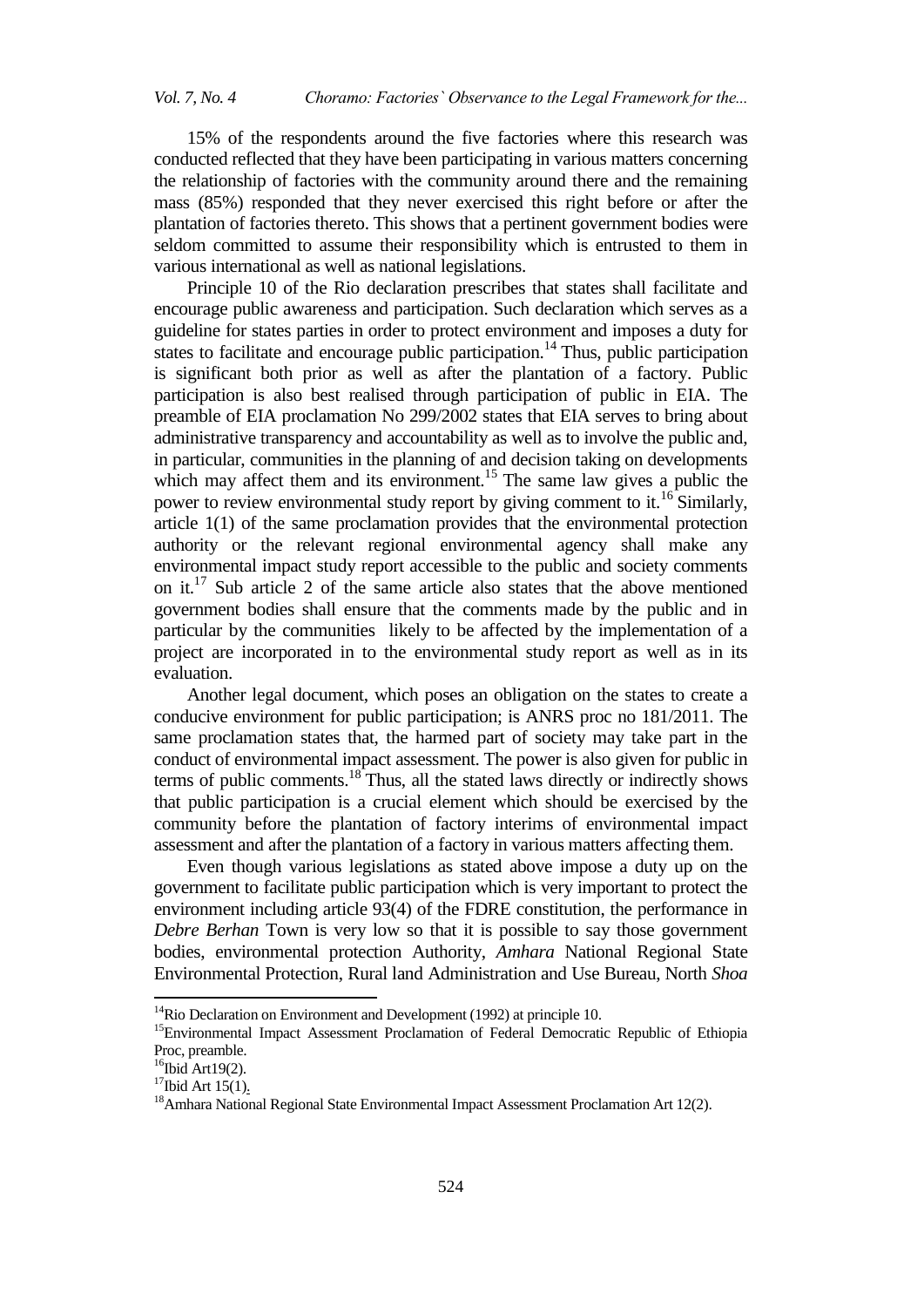Zone Environment, Rural Land Administration and Use Office, *Debre Berhan* City Administration Environmental Protection and Land Administration Offices has failed to assume their responsibility provided under various legislations.

#### *Types of Pollution which found in Study Area*

The general meaning of various types of pollution were addressed under the previous chapter. This section comes up with type of pollution which is prevalent in *Debre Berhan* town specifically around the areas where the five factories on which the research was

Conducted situate. Accordingly the research found that there are four types of pollution in *Debre Berhan*. These are: -Water pollution, Air pollution, Land pollution and Noise pollution

In order to discuss the prevalence of these types of pollution, it is important to have a general overview of the table below.

| 1 UVIV 21                                               |                                |                |                  |                  |                |                  |                |  |
|---------------------------------------------------------|--------------------------------|----------------|------------------|------------------|----------------|------------------|----------------|--|
| Name of the factories                                   | No. of respondent per response |                |                  |                  |                |                  |                |  |
|                                                         | Water                          | Air            | Land             | Noise            | All p.         | No<br>p.         | Total          |  |
| Dashen Brewery S.C                                      | 6<br>$(100\%)$                 | 4(67%)         | $\boldsymbol{0}$ | $\Omega$         |                |                  | 6<br>$(100\%)$ |  |
| Debre Berhan Blanket<br>P.L.C                           | $5(100\%)$                     | 1(20%)         | $\overline{0}$   | $\Omega$         |                |                  | 5<br>$(100\%)$ |  |
| <b>Tikur Abay Leather</b><br>Shoe S.C                   | 6<br>$(100\%)$                 | 6<br>$(100\%)$ | 1(17%)           | 1<br>(17%)       | 1<br>(17%)     | $\theta$         | 6<br>$(100\%)$ |  |
| Debre Berhan Natural<br>Spring Water PLC<br>(Aqua Safe) | 5<br>$(100\%)$                 | 3(60%)         | 5<br>$(100\%)$   | $\boldsymbol{0}$ | $\overline{0}$ | $\boldsymbol{0}$ | 5<br>$(100\%)$ |  |
| Habesha Brewery S.C                                     | 3<br>$(100\%)$                 | 1(33%)         | $\theta$         | $\Omega$         | $\overline{0}$ | $\overline{0}$   | 3<br>$(100\%)$ |  |
| Total                                                   | 25 (100)<br>%                  | 15<br>$(60\%)$ | 6(24%)           | 1(4%)            | 1<br>(4%)      | $\theta$         | 25<br>(100)    |  |

# **Question: What types of industrial pollutions emitted from factories?**

# *Water Pollution*

**Table 2.**

Factories which the research was conducted emit liquid wastes to the river around the factory and that wastes in turn pollutes the river. This is a way how water pollution occurs in *Debre Berhan* Town according to the observation of the researchers.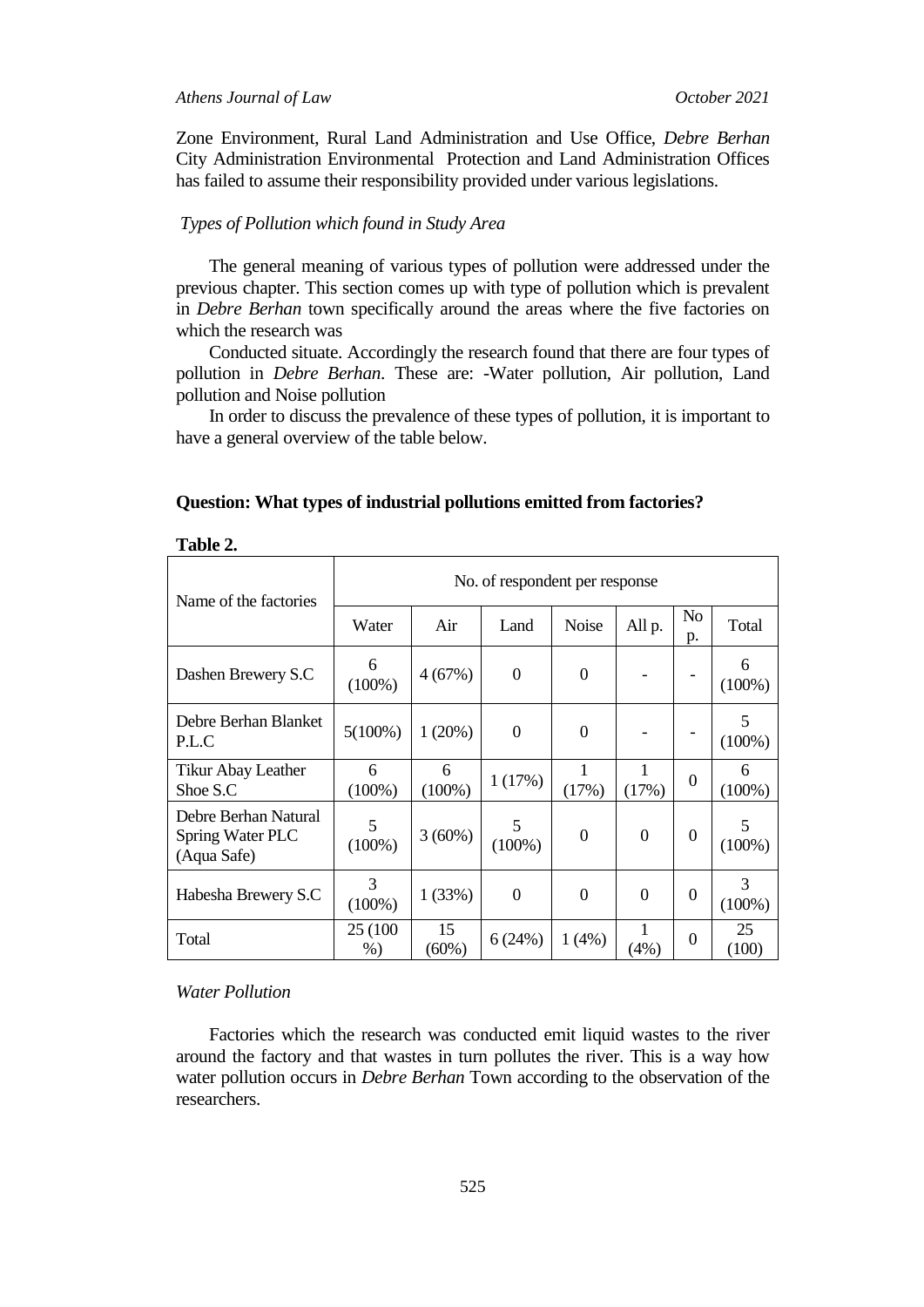# *Vol. 7, No. 4 Choramo: Factories` Observance to the Legal Framework for the...*

 In general, 100% of the respondents around the areas where the research was conducted said that water pollution is highly prevalent in *Debre Berhan* Town.

# *Air Pollution*

Totally, 60% of the respondents around the areas where the research was done replied that there exists air pollution resulting from the factory.

#### *Land Pollution*

The degree of land pollution is low as compared to the previously discussed types of pollution which show that only 24% of the total number of respondents in all areas where the research was conducted stated that the factories in *Debre Berhan* are polluting the land.

# *Noise Pollution*

In general, noise pollution is little reported by the respondents in *Debre Berhan* Town, specially, where the research was conducted that is only 4%. 17% of the respondents around *TikurAbay* Leather Shoe Factory S.C. replied that all types of pollution aforementioned are prevalent at that area. That is 4% of the total respondents in areas where the research was conducted *(Debre Berhan* Town).

Thus, it is possible to say that all kinds of pollution exist in *Debre Berhan* Town due to the failure of government body to assume their responsibility as discussed before and factories to take appropriate measures to avert or mitigate pollution that is their failure to observe various legal instruments which obliges them to do so (to be discussed later).

# *Causes of Pollution*

 $\overline{a}$ 

Accordingly, FDRE constitution states that the government of Ethiopia shall endeavor to ensure that all Ethiopians live in clean and healthy environment.<sup>19</sup> But pollution by its nature is an antagonistic event which inhibits the realisation of the stated right granted to all persons.

Polluting the environment by violating the relevant environmental standard is strictly prohibited under article 3(1) of pollution control proc. 300/2002. Article 4(1) of the same proclamation states that; the generation, keeping, storage, transportation, treatment or disposal of any hazardous waste; without a permit from the environmental protection authority or the relevant regional environmental agency is prohibited. In addition, government and citizens shall have the duty to protect the environment pursuant to articles 92(4) of the FDRE constitution.

The preamble of proc.300/2002 also provides that the protection of the environment and the safeguarding of human health and wellbeing as well as the

<sup>&</sup>lt;sup>19</sup>The Constitution of Federal Democratic Republic Of Ethiopia Proclamation No<sub>\_1</sub>/1995, Art 92(1).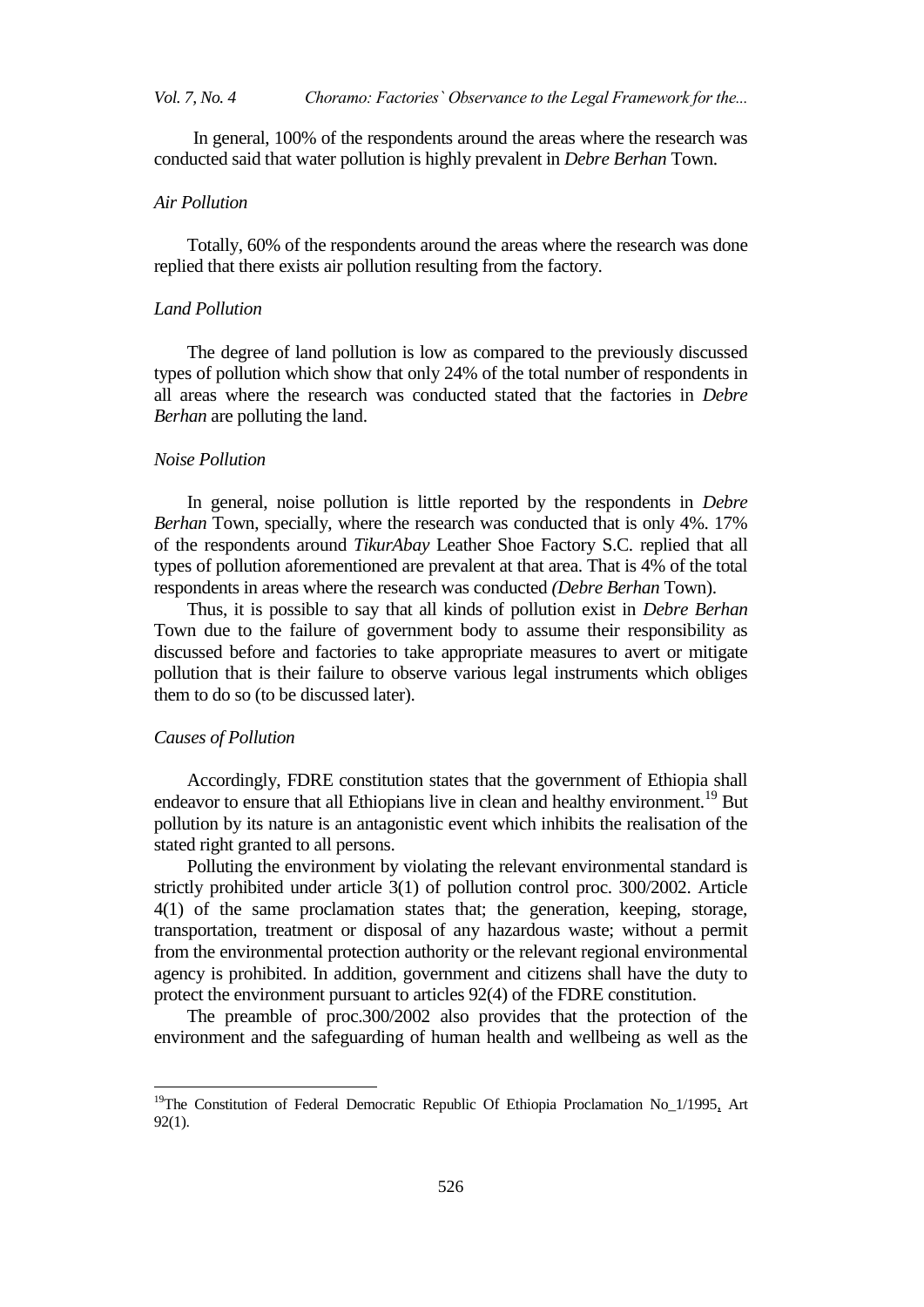maintaining of the biota and the aesthetic value of nature in particular, are the duty and responsibility of all. $^{20}$ 

Therefore, it can be understood that the concerned body for the prevention of industrial pollution, which can be considered as one part of environmental protection, are the government, factory and the society as discussed above. Each has their own duty and responsibility to prevent industrial pollution.

The researcher found that the stated legal frameworks are not satisfactorily observed so that industrial pollution is prevalent in *Debre Berhan* Town. Accordingly, the cause of industrial pollution in this town emanates from various factors. These are!-

- Failure of factories to take appropriate measures to eliminate or mitigate industrial pollution i.e. non-observance of factories to legal frameworks for the production of environment, specially, industrial pollution.
- Failure of the pertinent government bodies to assume their responsibility prescribed under various legislations.
- Failure of society to exercise their environmental rights envisaged in various legislations.

In order to analyse each of the factors mentioned above, having an incite from the table below is necessary

| Name of the factories                                  | No. of respondents per response |                         |                |           |                |                 |  |  |
|--------------------------------------------------------|---------------------------------|-------------------------|----------------|-----------|----------------|-----------------|--|--|
|                                                        | Factory                         | Concerned<br>gov.t body | Society        | All       | Others         | Total           |  |  |
| Dashen Brewery S.C                                     | 4<br>(67%)                      | $6(100\%)$              | $\Omega$       | $\Omega$  |                | 6<br>$(100\%)$  |  |  |
| DebreBerhan Blanket<br>P.L:C                           | 3 (60%)                         | $2(40\%)$               | 5<br>$(100\%)$ | $\Omega$  |                | 5<br>$(100\%)$  |  |  |
| TikuAbay Leather Shoe<br>S.C                           | 5<br>(83%)                      | 4(67%)                  | (17%)          | 1(17%)    | $\Omega$       | 6<br>$(100\%)$  |  |  |
| DebreBerhan Natural<br>Spring Water PLC<br>(Aqua Safe) | 5<br>$(100\%)$                  | $5(100\%)$              | 2<br>$(40\%)$  | $2(40\%)$ | $\mathbf{0}$   | 5<br>$(100\%)$  |  |  |
| HabeshaBreweryFactory<br>S.C                           | 3<br>$(100\%)$                  | $3(100\%)$              | (33%)          | 1(33%)    | $\overline{0}$ | 3<br>$(100\%)$  |  |  |
| Total                                                  | 20 (80)<br>$%$ )                | 20(80%)                 | 9<br>(36%)     | 4(16%)    | $\overline{0}$ | 25<br>$(100\%)$ |  |  |

#### **Question: By whose fault do you think pollution emanates?**

# **Table 3.**

 $\overline{\phantom{a}}$ 

<sup>&</sup>lt;sup>20</sup>Environmental Pollution Control Proclamation of Federal Democratic Republic of Ethiopia, preamble.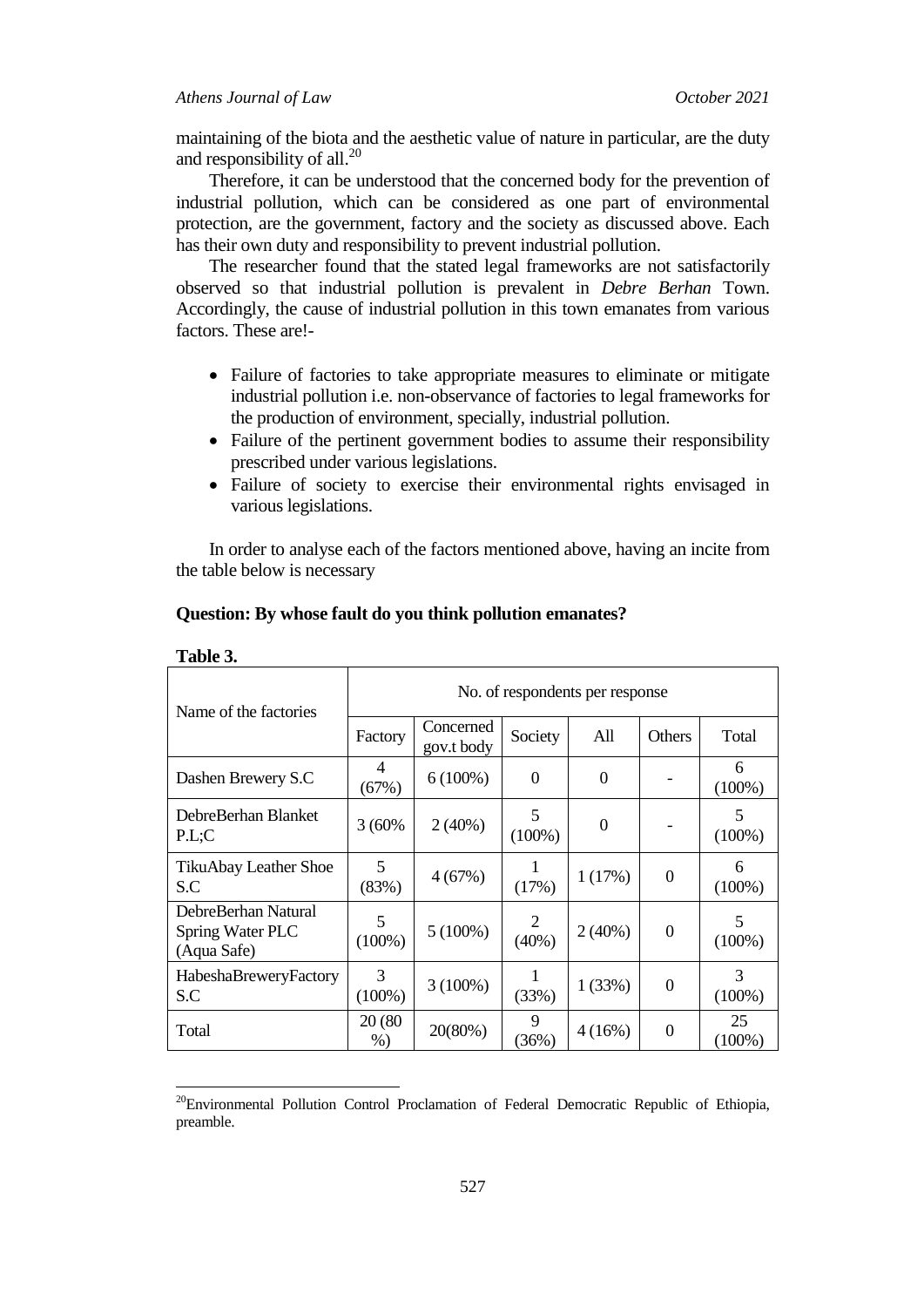# *Measures Taken to Control Industrial Pollution*

So long as the plantation and expansion of the industries in the town was not questionable, the effects (side effects) of the industry were also unavailable. In relation to that to effectively assess the measures, researcher has classified measures into three parts:

- Precautionary measure
- Preventive measures and
- Remedial measures

#### *Precautionary Measures*

Environmental law bestows both pertinent environmental protection and land administration bodies and proponents of projects with obligation to take precautionary measures to control industrial pollution. Researcher has gathered data on the type and manner of precautionary measures taken by both factories and pertinent environmental protection organs by interviewing each of them.

# **a. Precautionary measures taken by offices of North Shoa Zone and Debre Berhan Town Environmental Protection and Land Administration Bodies**

Environmental law provides so many types of precautionary measures which should be taken by the pertinent environmental protection bodies i.e. they have oblivion to formulate standards based on scientific and environmental principles i.e. Sewerage, air quality, type and amount of substances deposited to soil, water management system etc. $^{21}$ 

Other precautionary measures that should be taken by the concerned bodies are; approval and assessing of EIA study conducted and initiated by the proponents of the projects.<sup>22</sup> The body have also obligation to monitor and ensure the implementation of the study. $23$ 

When we come to practical precautionary measures taken by the North *Shoa* Zone or in *Debre Berhan Town, the North Shoa* Zone the Department of Environmental Protection and Land Administration have taken the precaution nary measures such as before licensing assesses the EIA study conducted by proponents of the project (factory).<sup>24</sup> They also monitor factories to take mitigation measures. The office of *Debre Berhan* Town Environmental Protection and Rural Land Administration also has taken similar measures with zone.

However, the monitoring and review system of both zonal department and town office was weak and mostly concerned and focus on desk rather than field review.<sup>25</sup> It is obvious that for the effectiveness field reports and review have great

 $\ddot{\phantom{a}}$ 

<sup>&</sup>lt;sup>21</sup>Ibid, art  $6(1)$ .

<sup>&</sup>lt;sup>22</sup>Amhara National Regional State Environmental Impact Assessment Proclamation, Art 4(3).

 $^{23}$ Ibid, Art 15(1).

 $^{24}$ Ibid.

<sup>25</sup>An interview held with Ato Samuel Weldehana.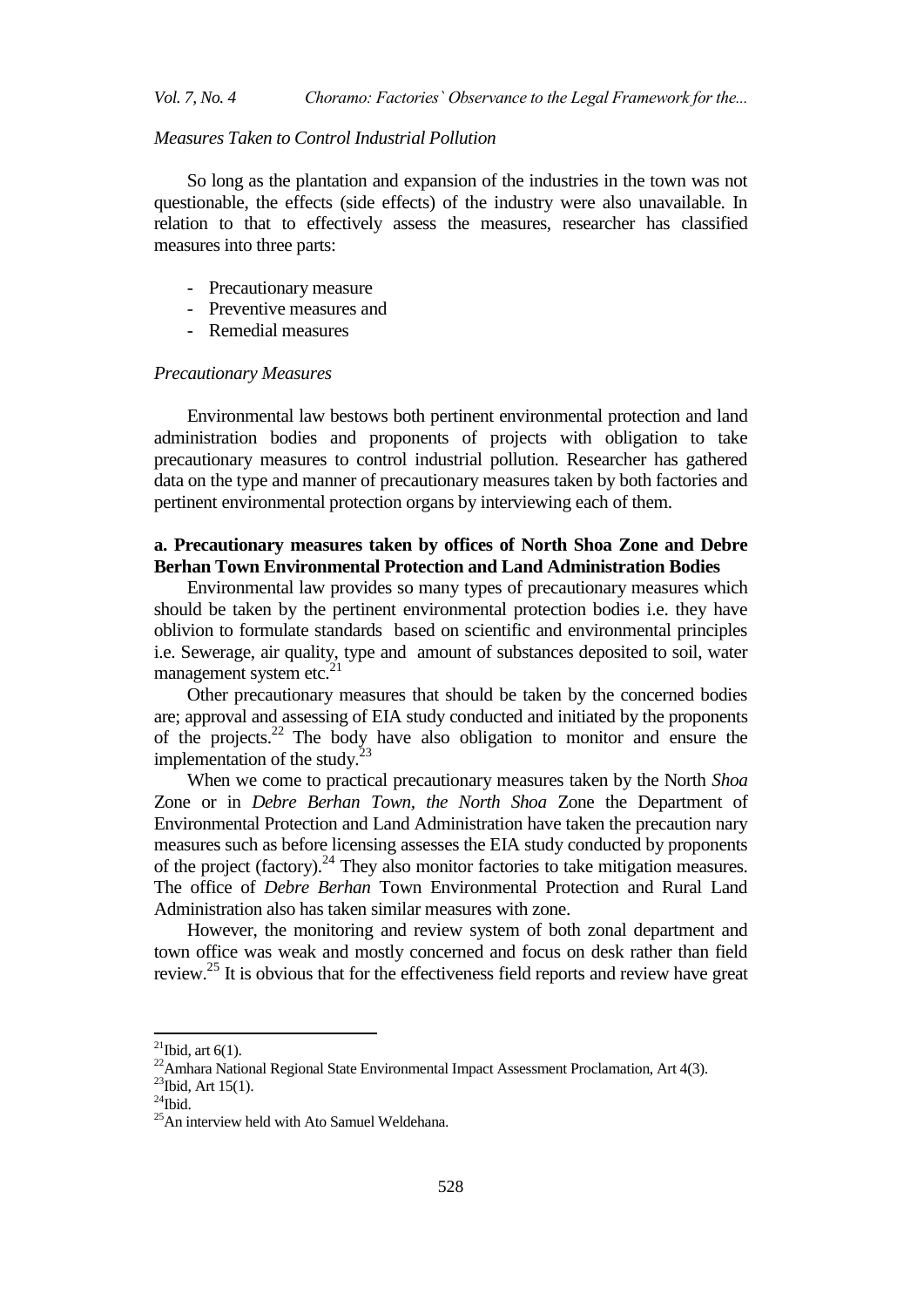$\overline{a}$ 

role than that of desk review, since in field review the authority directly observers the implementing of the EIA study report conducted by the concerned factory.

# **b. Precautionary Measures Taken by Factories Operating in Debre Berhan Town**

Law also provides obligation on the part of proponents of the projects (factory) to take precautionary measures. Thus, any person shall take appropriate precaution to prevent any damage to the environment or human health or well beings.<sup>26</sup> In that proponents of the project shall before entering into force deliver the study report of EIA to the bureau of the pertinent office of environmental protection and land administration<sup>27</sup> In addition to that it shall ensure the availability of occupational health services of employers.<sup>28</sup>

Standing from these legal requirements (precautionary measures) that should take by the factories, researchers have analysed the existing practical application of such laws by the factories in *Debre Berhan* Town. Thus, as far as the EIA study was concerned the representatives of each factory accepts or certainly on the existence of EIA study on the project. However *Debre Berhan* Blanket P.L.C and *TikurAbay* Shoe S.C didn't know about when and how the EIA study was Conducted, because of the fact that the project was not established and planted by the now existing proponents (ownership of the two factories were transferred from former established owners). On the other hand, *Debre Berhan* Natural Spring Water, *Dashen* Brewery and *Habesh*a Brewery were certain about the conduct of EIA assessment, because these factories were established on very recent. Blanket Factory and *TikurABay* Shoe Share Company shall have obligation to make study of environmental monitoring plan, deriver to the pertinent body of environmental protections and land administration pursuant to art 9(2) of EIA Proc No 181/2011. However, still today except the supervisory report, there was no formal study completed and delivered to the pertinent body, as what understood from their reflection.

Other precautionary measures taken by the factories in the town were safety (employment safety) measures. Such methods differ from one project to another based on the nature of the project. For example in *Tikur Abay* Shoe S.C use employees safety measures such as musk and glove while in Blanket factory they uses dust musk, eye glass, leather glove, plastic shoes and wear and tear goggle mandatory. *Both Habesha and Dashen* Brewery uses ear goggle and eye glass while *Debre Berhan* Natural Spring Water S.C uses no as such precautionary measures on employees. In overall Blanket PLC was safer than that of others, because it uses so many safety measures. However some factories deny the fact that importance of precautionary measures and they were reluctant to use safety measures like Debre Berhan Natural Spring Water. This is basically against what law provides.

<sup>&</sup>lt;sup>26</sup>Environmental Pollution Control Proclamation of Federal Democratic Republic of Ethiopia, Proc Art 4(2).

<sup>&</sup>lt;sup>27</sup>Amhara National Regional State Environmental Impact Assessment Proclamation No- Art 9(1).

<sup>&</sup>lt;sup>28</sup>Public Health Proclamation Federal Democratic Republic of Ethiopia Proc Art 11(1).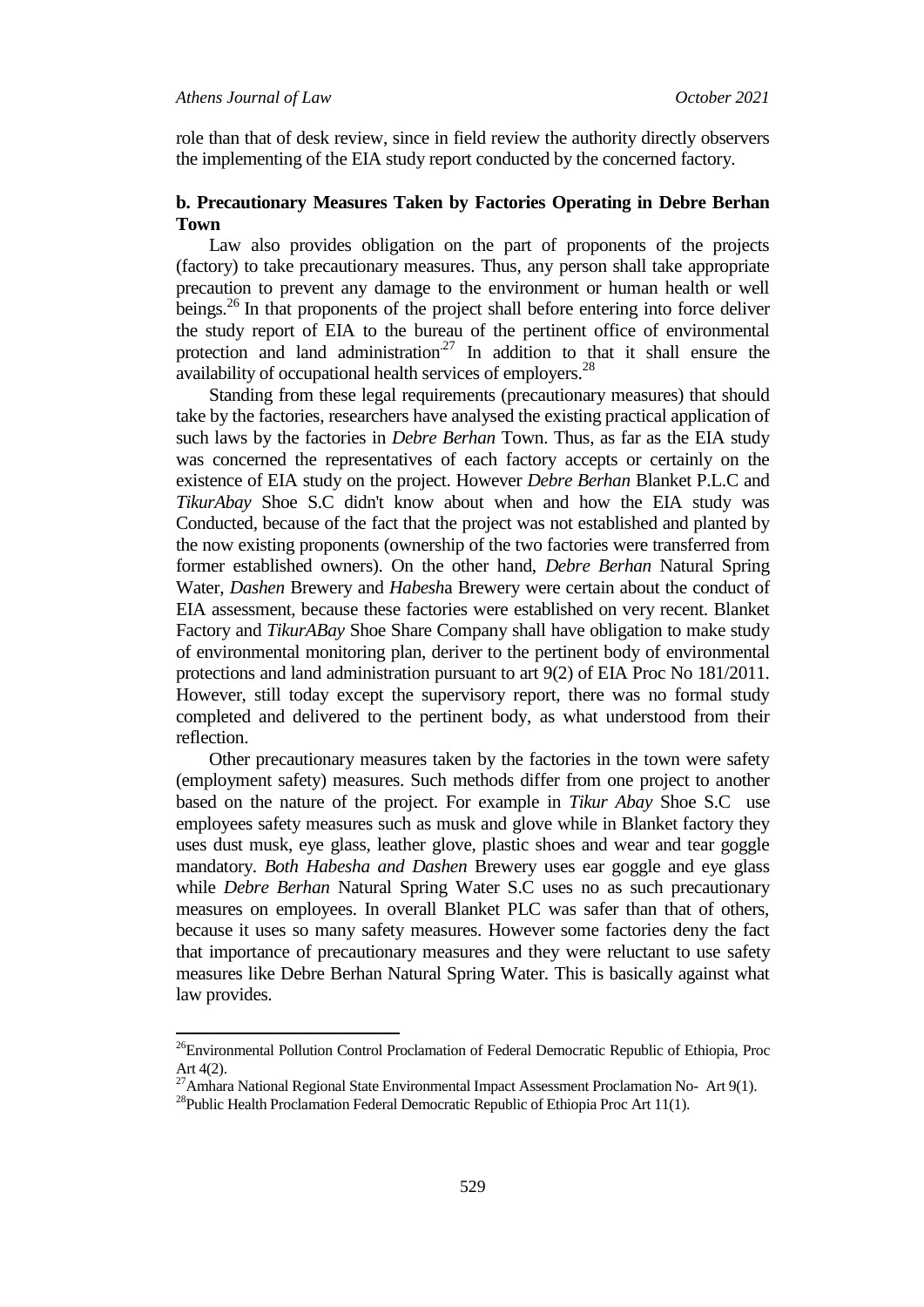*Vol. 7, No. 4 Choramo: Factories` Observance to the Legal Framework for the...*

# *Prevention Measures*

Similar to precautionary, it is obligation of both the pertinent body of the environmental protection and land administration and proponents of project as well. For the convenience of clarification, researcher has classified preventive measures into two i.e. measures taken by pertinent body of the environmental protection and measures taken by factories.

# **a. Pollution Preventive Measures Taken by** *North Shoa Zone and Debre Berhan Town* **Environmental Protection and Land Administration Offices**

The cumulative readings of article 4,  $7(1&2)$ ,  $8(2)$  of pro No299/2002 and Art 4(3) of EIA *Proc* No 18/2011 of *Amhara* National Regional State, Pertinent Environmental Protection and Land Administration Office should assess, evaluate and verity the incorporation of issues related to effects of projects, incorporation of nature, amount and content of the pollutants, etc in the EIA study.<sup>29</sup>

In relation to that when we see the practical truth in the town, the North *Shoa* Zone environmental protection and land administration office review EIA study report conducted by proponents of projects review, assess and audit the incorporated mitigation measures, follow up the enforcement of safety measures, follow up the existence and functioning of treatment plant and follow up the implementation of whole contents of the EIA study report of the concerned proponents of projects. In review they take may be both desk (with in office by using document) or field view (by going and observing the proponent projects) it also monitor and audit the functioning of liquid treatment plant dray wastage disposal mechanisms and gives feed backs.

Currently, the office also started to identify industry zone within one area and with that industry zone it made cluster by locating factories producing identical and similar as well as related products in one area. For instance, food factories i.e. powder, meat milk etc. in one area while leather, shoe, glass medicine etc. factories on the other place.<sup>30</sup> *Debre Berhan* Town environmental protection and land administration office also performs similar functions within town in collaboration with zonal. $31$  However, the great issue in here is does these mechanisms were really resulted the prevention of pollution, we will see them on subsequent analysis below.

# **b. Preventive Measures Taken by the Factories Operating in Debre Berhan Town**

Article 8(2) of the EIA proc No 299/2002 provides that the proponents of project should conduct study by incorporating at least minimum standards, nature and content of factories. Similarly, Art 3(3) of pollution proclamation provides that any person engaged in any field of activity which is likely to cause pollution or any other environmental harm (hazard) shall install a sound technology that avoids

 $\ddot{\phantom{a}}$ 

<sup>&</sup>lt;sup>29</sup>Environmental Impact Assessment Proclamation of Federal Democratic Republic of Ethiopia Proc No 299/2002, Art 8 (2,a & b).

<sup>&</sup>lt;sup>30</sup>An interview with Samuel Weldehana, E.C

 $31$ An interview with Ato Dereje Kura,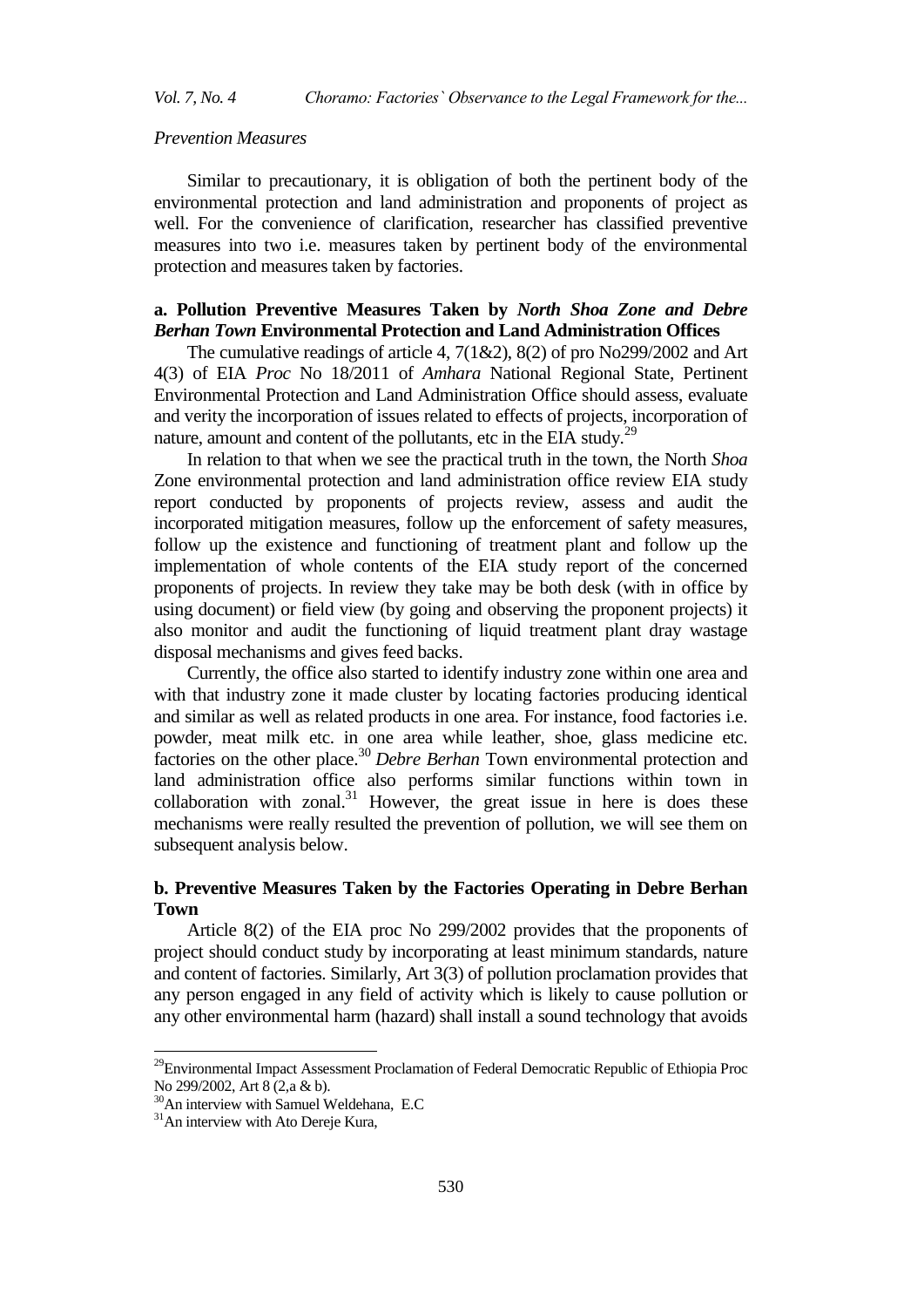or reduce, to the required minimum, the generation of waste and when feasible apply method for the recycling of waste.

 Standing from the above and similar provisions, researchers have gathered data from the aforementioned five factories functioning in *Debre Berhan* Town, to search whether they apply the law in their project or not to prevent industrial pollution. Now on this section, we will analyse the data gathered from each factory one by one.

#### **c. Prevention Measures Taken by** *Tikur Abay* **Leather Shoe S.C**

*Tikur Abay* Leather Shoe S.C factory, which have got ownership to the company before two years or in 2006 E.C form the private limited company, have taken so, many pollution prevention mechanisms to control the pollution. It reconstructed prior treatment plant in a new manner. This treatment plant was now fully functioning primary (chemical treatment) which filters waste water and neutralises such water components. The aeration system and ventilator are also available. The windows of the factories functioning house is open for the ventilation purpose.<sup>32</sup>

The solid wastes are buried and since it is protein in nature (the result of hides), it is quickly decomposed within two or three years.<sup>33</sup> *Tikur Abay* leather shoe factory also renewed existing liquid water tunnel which elongated from factory to *Baresa* River (about 2K.M long). This tunnel was before its renewal 25 C.M wide and even broken and waste substances were flowing on the area where human being lives. To prevent such pollution, factory have made tunnel wider (increased its size to 50 C.M wide) and such tunnel was now galvanised and not easily exposed to damage. In addition to that the factory used chemical pamper and exhauster. <sup>34</sup> However, the liquid wastes are directly released to *Baressa* River. From the amount 5000 L Per day used, half of the water was released as waste and such wastes entered into *Baresa* River. Such wastes pollute the river unequivocal manner. Even though the company has tried and taken above mentioned preventive measures, it is not tried to give solution to the pollution of *Beresa* River and even nothing was planned for this purpose.

These activities of *Tikur Abay* leather shoe S.C was contrary to the art 12(2) of public health proc. No 200/200 which provides to that no person shall dispose solid liquid or any other wastes in a manner which contaminates the environment or affect the heath of the society. On this issue, environmental protection organ of both zone and town where not have taken any measure even though they have given data for the researchers as fully functioning their part. For that issue the environmental protection and land ministration office of the town raise the defense that we have no capacity to take any preventive measure since the *Tikur Abay* SC was licensed by regional bureau. But it's contrary to the Art. 13(2) of the proclamation no. 279/2000 which provides unless pollutants were treated effectively before release or discharge to water such discharge is prohibited, and Art. 3(5) of pollution control proclamation no. 300/2002 which authorises

 $32$ An interview with Ato Ermias Wesenu,

 $33$ Ibid.

 $^{34}\mathrm{Ibid.}$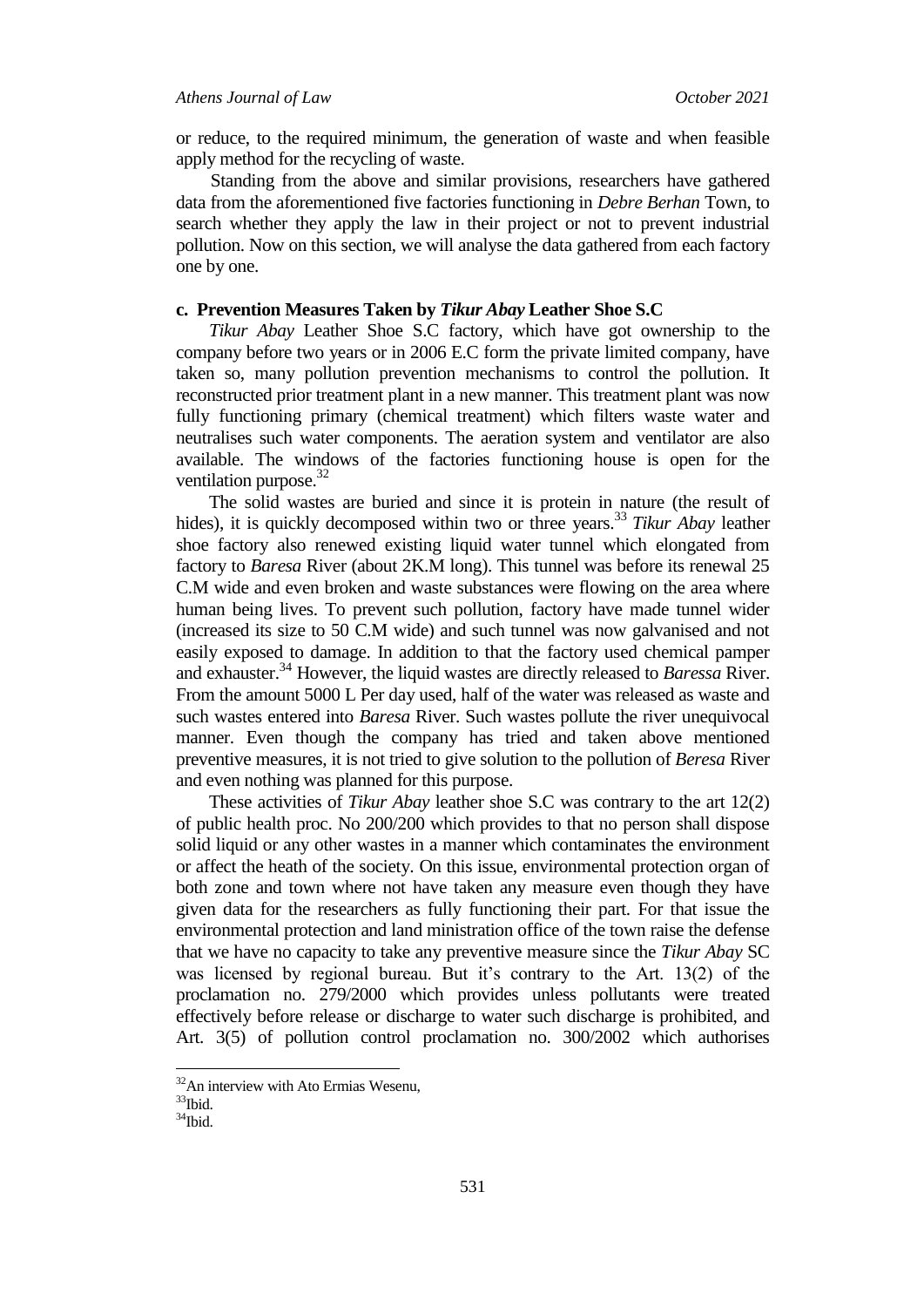concerned body to take necessary preventive measure to control industrial pollution. This clearly reflects what is missed by factory and concerned body as well.

# **d. Prevention Measures Taken by D.B. Blanket P.L.C**

*Debre Berhan* Blanket Factory has also taken preventive measure in addition to precautionary measures. There is treatment plant like other factories and wastes are treated within pond-- then discharged by zigzag about 50M outside and-- then released to *Beresa* River. However, the treatment plant was not effectively functional and proponent was not still renewed treatment plant.40 Researchers have concluded that it is against Art. 12 of Pollution Control Regulation no. 159/2008 which provides that existing proponent of the project shall comply with the requirements provided under proclamation and regulation within 5 years. Because so long as the factory was established in 1940s, it is very necessary to review the treatment plant. It is not only the failure of the factory but also concerned environmental protection organ as well. But interesting thing is that the company was in the process of reviewing the treatment plant for near future.

Another preventive mechanisms used by the factories were, it reduced the amount of wastes which were released to *Beresa* River (Before privatised 50-60 thousand litres water liquid waste were released per day in three shifts) while now it is released only 3 times per week. The dry wastes, except paper, other remained pieces become recycled and used to produce foam while papers were collected and  $burnt.<sup>35</sup>$ 

#### **e. Prevention Measures Taken by** *Debre Berhan* **Natural Spring Water S.C**

Debre Berhan Natural Spring Water PLC also have taken some preventive measures such as treatment plant which functions as follows; source of water – reserve tanker-sand filter-activated carbon with micro carbon by using  $Co<sub>2</sub>$ ultralayer for ozone gas generator- pure tanker-pure water. In this process, there might be back flow water is also pure water and used for steam generator and for packaging purposes rather than leaving it as a mere wastage.<sup>36</sup> The factory proponent also burns wastes remained from labelling and packaging materials. Perform (plastic bugs) and cups are dry wastes of the factory are buried and burnt.

Even though the quality control head of the factory have given above mentioned information about factory, researches have observed different things i.e. waste water were released without any tunnel to the river around it. These liquid wastes have a bad smell, this pollutes the human environment. In addition to that, plastic bags and cups with its pieces were openly thrown around it. Because of these reason, researcher has understood that quality control of the factory giving information what ought to be done rather than what was taken by them. This is against the law which obliges factories to collect and recycle plastic and plastic  $bags.<sup>37</sup>$ 

 $\ddot{\phantom{a}}$ 

<sup>&</sup>lt;sup>35</sup>An interview done with Ato Getachew.

<sup>&</sup>lt;sup>36</sup>An interview with Roza Seifu.

<sup>&</sup>lt;sup>37</sup>Industrial pollution control reg no 159/2002, Art 7 and 8.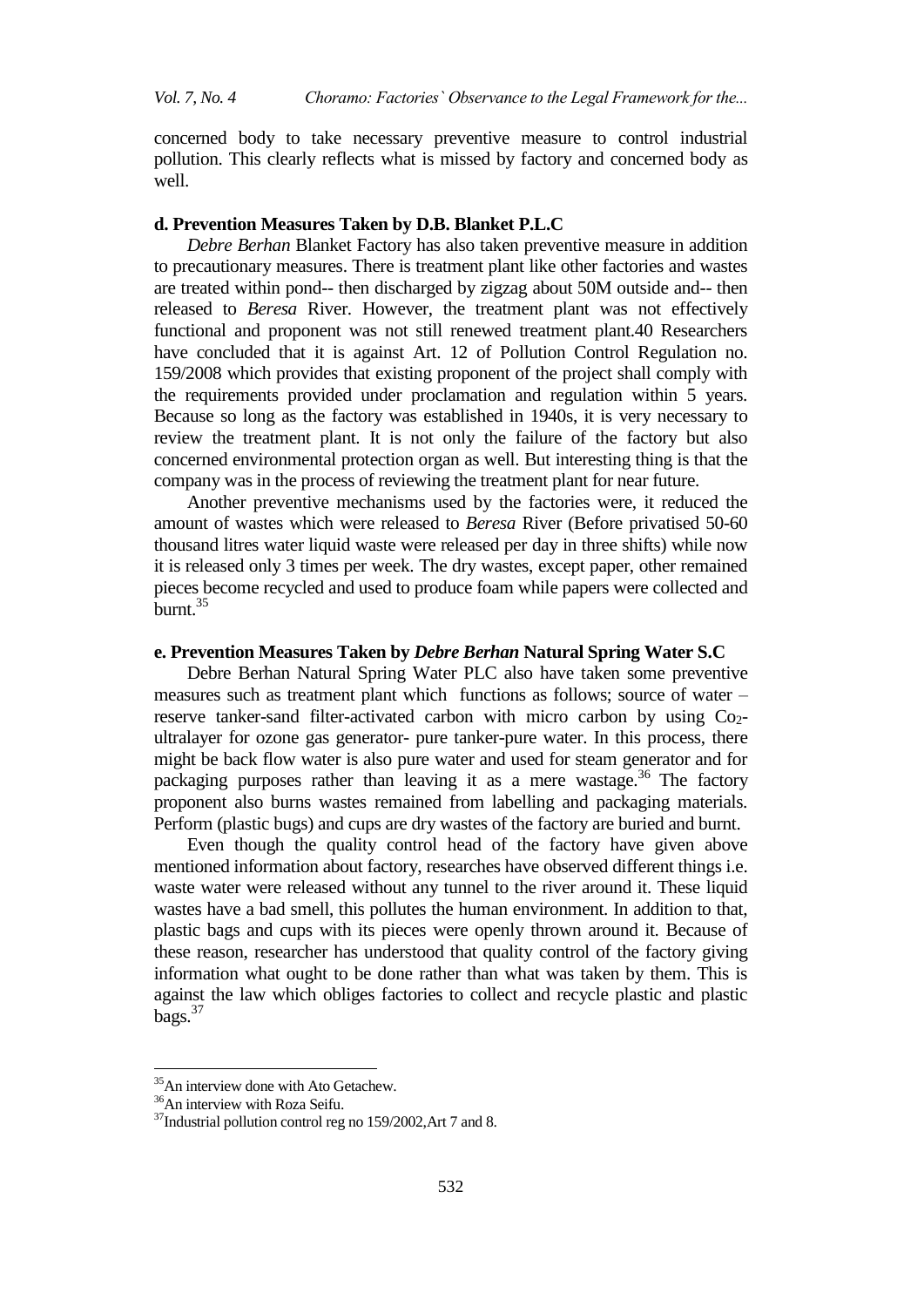# **f. Preventive Measures Taken by** *Habesha* **Brewery Factory**

Like that of another factory, it also uses treatment plant to neutralise the waste it releases. It followed the procedures that; waste-temporary storage (in this if the waste is acid, PH will be added or if it is base HCL will be added to neutralise it) – anaerobic proof (without oxygen or it is closed system)--Aerobic (by using oxygen) in these process it takes about 7 hours before released to the water tanker, then finally relatively neutralise waste will be released to the water (river) through tunnel.<sup>38</sup> They also uses aeration system by using cyclone which purifies air and only purified air will be released while dust part is collected in the container. Glasses and its broken were recycled while dry wastes become disposed and burned.<sup>39</sup> The researcher has also observed these preventive mechanisms and concluded that it is better than other factories by the usage of preventive measure. In addition to that, it is also planned to provide and make suitable condition for farmers around it to use water released from factory for irrigation purpose.

# **g. Preventive Measures Taken by Dashen Brewery Factory**

As that of *Habesha* Brewery Factory, *Dashen Brewery* established treatment plant to neutralise the wastes released from the factory. However, unlike *Habesha* Brewery, its treatment plant is not fully functioning.<sup>40</sup>In additions to that, the liquid wastes are released by factory openly without any tunnel and contaminates water (river) around it. This is again contrary to the law that prohibits discharge of wastes to the river (water) without treatment and law that prohibits dispose of contaminating substances that can harm human health, environment and wellbeing. $41$ 

Researchers also have observed the fact that the waste of *Dashen* Brewery pollutes environment because of its open discharge to water without tunnel or even ditch. On the other hand, the factory in collaboration with Habesha Brewery Factory planned to provide waste water passed through treatment plant for irrigation purpose and 400 hectares of farm land will be benefited from such irrigation as reported by *Dereje Kura*. But now the environment was under hardship because of pollution by *Dashen* Brewery Factory.

In over all, the factories such as *Habesha* Brewery Factory and in some extent *TikurAbay* Leather Shoe Factory used better mechanism than other while *Dashen Brewery* Factory is under worst condition in the prevention of industrial pollution. But the researchers have concluded that it is not only because of the weakness and failure of factory to observe legal frameworks for pollution control and comply with it, but also pertinent environmental protection body as well. Because pertinent body should monitor audit and inspect the implementation project according to cited EIA study.<sup>42</sup> In relation to that, a mere authorisation of the study shall have

<sup>&</sup>lt;sup>38</sup>An interview with Ato Amsalu, Fenta,

<sup>39</sup>Ibid.

<sup>40</sup>An interview with Ato Dereje Kura.

<sup>&</sup>lt;sup>41</sup>Public Health Proclamation Federal Democratic Republic of Ethiopia Proc No\_200/2000, Art 12(2).

 $12(2)$ .<br><sup>42</sup>Amhara National Regional State Environmental Impact Assessment Proclamation rt 15(1).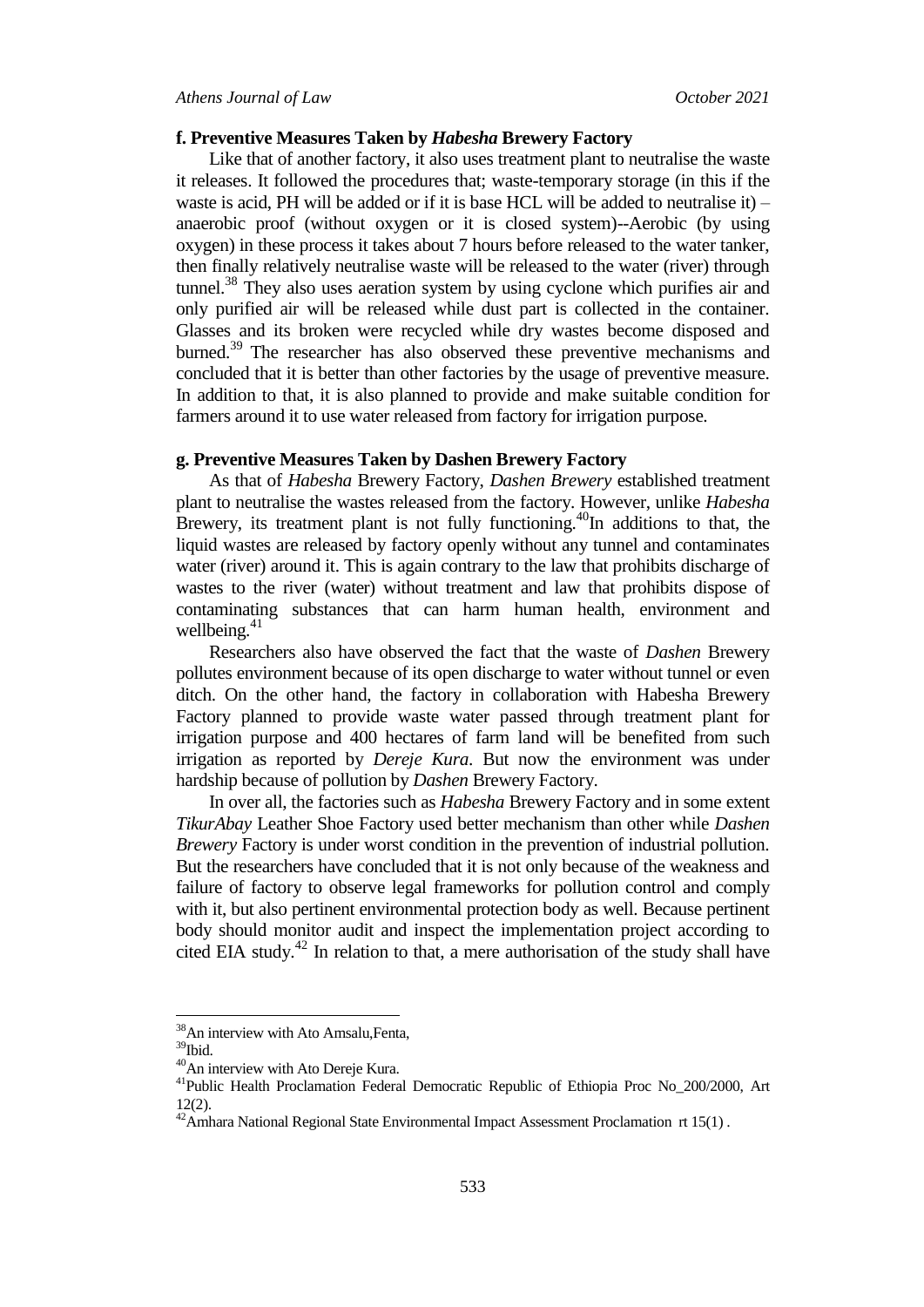*Vol. 7, No. 4 Choramo: Factories` Observance to the Legal Framework for the...*

no effect unless implemented and it shall not exonerate the proponents of project from liability.<sup>43</sup>

# *Extent of Industrial Pollution in Debre Berhan Town*

The researcher has distributed questioners and interviewed society and other concerned government bodies. Thus, the following table shows the responses of the communities around the respective factories to the question.

# **Question: What about the extent of industrial pollution?**

|                                                           | No. of respondents per their response |                       |            |                       |            |  |  |  |
|-----------------------------------------------------------|---------------------------------------|-----------------------|------------|-----------------------|------------|--|--|--|
| Name of factories                                         | Increasing                            | Decreasing            | Constant   | Totally<br>eliminated | Total      |  |  |  |
| Dashen Brewery S.C                                        | $3(50\%)$                             | 1(17%)                | 2(33%)     | $\theta$              | $6(100\%)$ |  |  |  |
| Debre Berhan Blanket<br>P.L.C                             | 2 (40%)                               | $3(60\%)$<br>$\Omega$ |            | 0                     | $5(100\%)$ |  |  |  |
| Tikur Abay Leather<br>Shoe S.C                            | $3(50\%)$                             | $\Omega$              | $3(50\%)$  | 0                     | $6(100\%)$ |  |  |  |
| Debre Berhan Natural<br>Spring Water P.L.C<br>(Aqua Safe) | $4(80\%)$                             | $\theta$              | 1(20%)     | $\theta$              | $5(100\%)$ |  |  |  |
| Habesha Brewery S.C                                       | $\theta$                              | $\theta$              | $3(100\%)$ | $\theta$              | $3(100\%)$ |  |  |  |
| Total                                                     | 12 (48 %)                             | 1(4%)                 | 12 (48%)   | 0                     | 25 (100%)  |  |  |  |

# **Table 4.**

The above table shows the response of the communities for the question how about the extent of industrial pollution in your locality (whether industrial pollution was increasing or decreasing or not changed or totally eliminated. Thus, from respondents around Dashen Brewery Factory, 50% responded the extent of pollution was increasing while 17% responded decreasing while 33% responded that there was no change. 40% of the respondents around Debre Berhan Blanket Factory PLC responded increasing while 60% answer no change.50% of the respondents around Tikur Abay leather shoe S.C answered increasing while 20% said no change. 80% of the respondents to Debre Berhan Natural Spring Water responded increasing while 20% said no change. 100% the respondents of Habesha Brewery Factory responded no change.

Totally, 48% responded increasing and 48% responded no change and only 4% responded decreasing. From these, it is understandable that only Habesha Brewery Factory respondents responded only no change while only 17% of that of Dashen Brewery Factory said decreasing, the remaining others responded

 $43$ Ibid, art 4(3).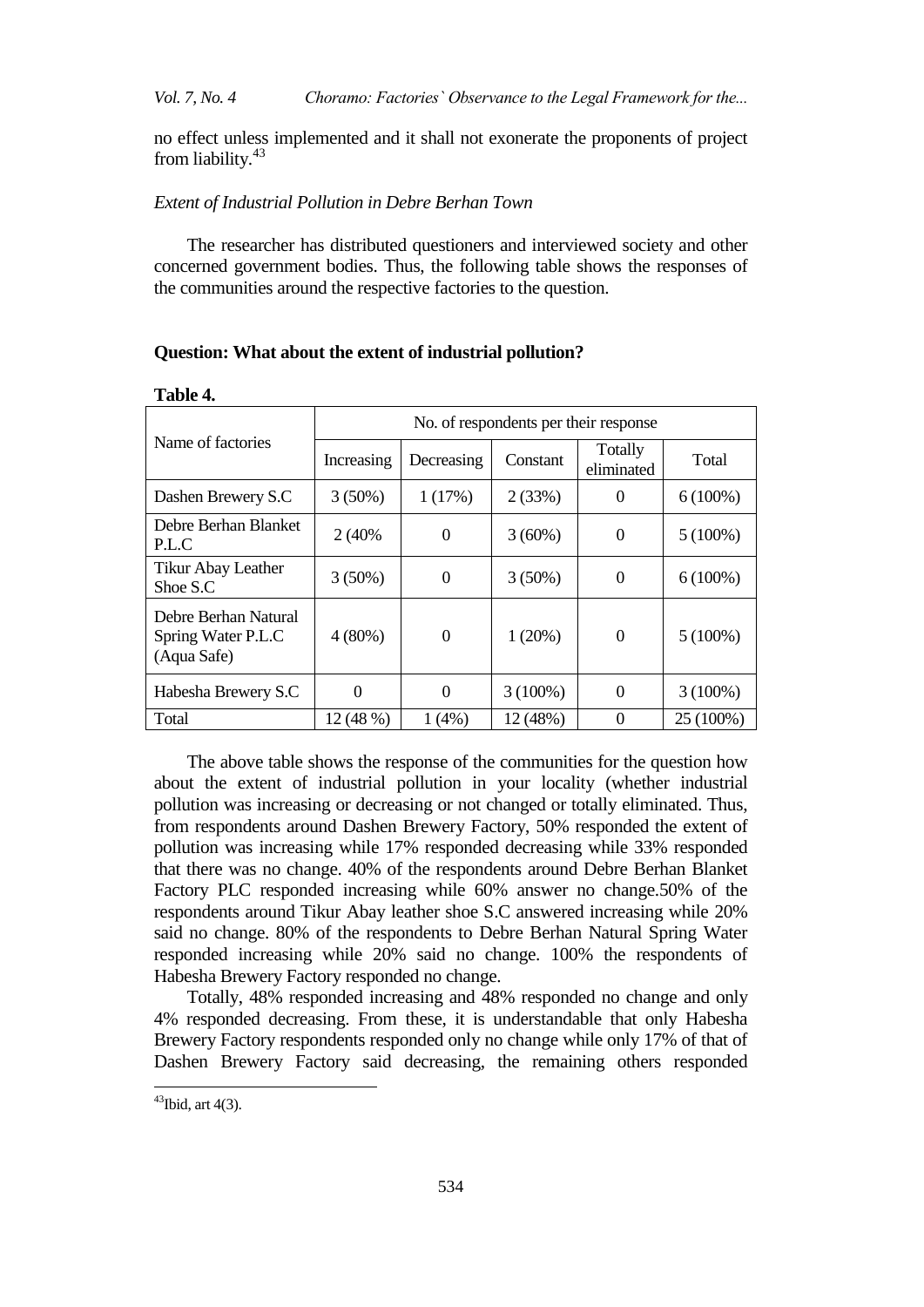increasing and no change. From this, researchers have concluded that even though factories and pertinent bodies argued that they have functioning and practicing in light with pertinent laws, it is unsatisfactory to community and seems they have not taken effective preventive measures. Debre Berhan Town Environmental Protection and Land Administration Office agreed and accepted and even unequivocally proved the increment of the extent of industrial pollution from time to time.<sup>44</sup> In short, it is manifestation and reflection to the weak implementation or failure of implementation of legal frameworks for the control or prevention of industrial pollution.

# *The Effects of Industrial Pollution in Debre Berhan Town*

In this section, researcher has analysed the effect of industrial pollution and remedial measures which have taken by the societies on one hand and by pertinent environmental protection and land administration body in Debre Berhan Town. In order to know, researchers have asked communities around the factories through questionnaires whether there is effect of pollution on their localities. Accordingly, more than 90% of the respondents responded by saying there was effects of the industrial pollution in the town. Some of these effects raised by respondents were; communities around Dashen Brewery Factory became out of the river around because of pollution by such factory and their animals were subjected to diseases because of drinking water polluted by the pollutants, even though it was not scientifically proved. On the other hand, communities around *Beresa* River were out of the use of the river because of its contamination by the discharge of waste form Leather Factory, Blanket Factory and others.

Societies around Leather Factory were subjected to common cold because of air pollution, they were also to even eat their meal at their home freely because of industrial pollution (bad smell emanates from the factory).In relation to that, if such effects of pollution were resulted from the factories, the next issue will be what remedial measures have taken by communities and pertinent environmental protection body of the town. This is because art 11(1 and 2) of pollution control proc no 300/2002 with Article 10(1-3) of industrial pollution control regulation no 159/2008 stipulates that the right to compliant against pollution at the authority or relevant environmental agency and if not satisfied by the response of such authority, he/she can appeal to highest authority and even to court. Indeed, practically whether society in Debre Berhan Town exercise these rights against industrial pollution or not is better understood with the table below.

<sup>&</sup>lt;sup>44</sup>An interview with AtoDerejeKura.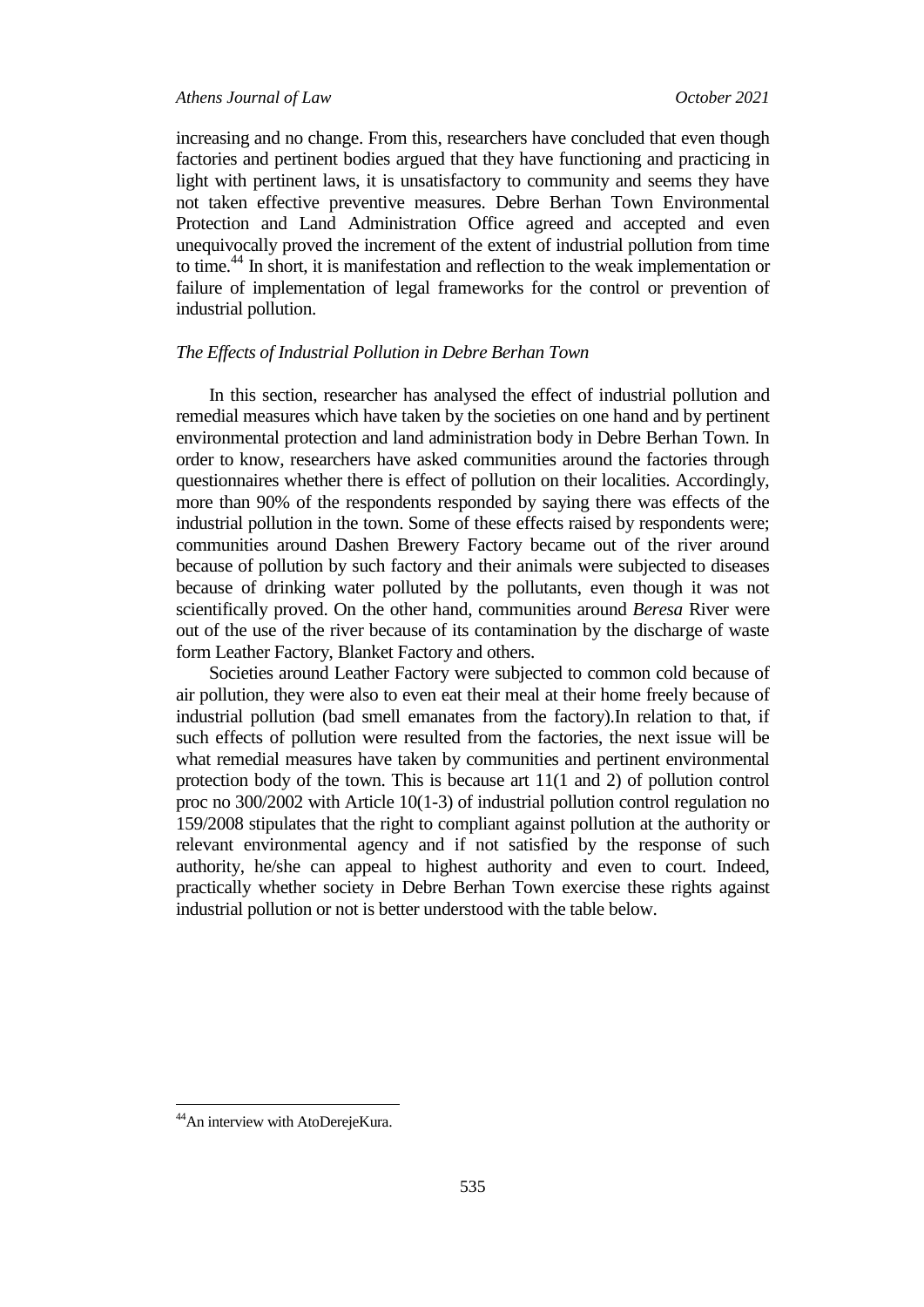| Name of factories                                         | No. of respondents per their response |          |                |         |       |         |  |  |
|-----------------------------------------------------------|---------------------------------------|----------|----------------|---------|-------|---------|--|--|
|                                                           | Yes                                   | Percent  | N <sub>0</sub> | Percent | Total | Percent |  |  |
| Dashen Brewery S.C                                        | 5                                     | 83%      | 1              | 17%     | 6     | 100%    |  |  |
| DebreBerhan Blanket<br>P.L.C                              | $\overline{2}$                        | 40%      | 3              | 60%     | 5     | 100\%   |  |  |
| TikurAbay Leather<br>Shoe S.C                             | 3                                     | 50%      | 3              | 50%     | 6     | 100%    |  |  |
| DebreBerha<br>n Natural Spring Water<br>P.L.C (Aqua Safe) | $\theta$                              | $\theta$ | 5              | 100\%   | 5     | 100%    |  |  |
| Habesha Brewery S.C                                       | $\theta$                              | 0        | 3              | 100%    | 3     | 100%    |  |  |
| Total                                                     | 10                                    | 40%      | 15             | 60%     | 25    | 100%    |  |  |

**Question: Is there any time that lodged a complaint or reported at authority?**

| Thus, in order to understand the application of such, researcher distributed the            |
|---------------------------------------------------------------------------------------------|
| questionnaire for the respondents of concerned factories. For this, respondents             |
| around Dashen Brewery Factory responding by 83% yes and 17% no while from                   |
| respondents of Blanket Factory 40% answered yes and 60% said No, form among                 |
| respondents on leather factory 50% by 50% yes and no respectively. Participants             |
|                                                                                             |
| responding on Debre Berhan Natural Spring Water S.C by 100% said no by saying               |
| 'we have never complained against pollution' and similarly 100% of respondents              |
| around Habesha Brewery Factory totally responded no. From these data, one can               |
| understand that the only respondents on Dashen Brewery Factory and in some                  |
| extent Leather Shoe Respondents applied above mentioned right right to                      |
| complaint) better than others. In addition, the table shows that from total number          |
| of respondents, only 40% responded yes (used his/her right to complaint at                  |
| authority). This indicates that even though pollution and its effects existed in the        |
| town, society was not willing to complain to authority still (Hidar 24/2008 E.C).           |
| No case was appeared before the court as a result of industrial pollution in the            |
| town. <sup>45</sup> This shows either unawareness of society or reluctant and negligence or |
| thinking (no response and solution for it form the government body). The last issue         |
| what to be raised in this subsection was the type and situation in which the                |
| remedial measures taken by pertinent environmental protection body. This                    |
| obligation emanates from Art $3(5)$ of the pollution control proclamation no. 300/          |
| 2002 which states that when any activity poses a risk to a human health or to the           |
| environment, the authority or relevant regional agency shall take any necessary             |
| measures up to relocation or closure of any enterprise in order to prevent harm. In         |
|                                                                                             |

# **Table 5.**

1

<sup>&</sup>lt;sup>45</sup>An interview with Ato Fekadu Negash.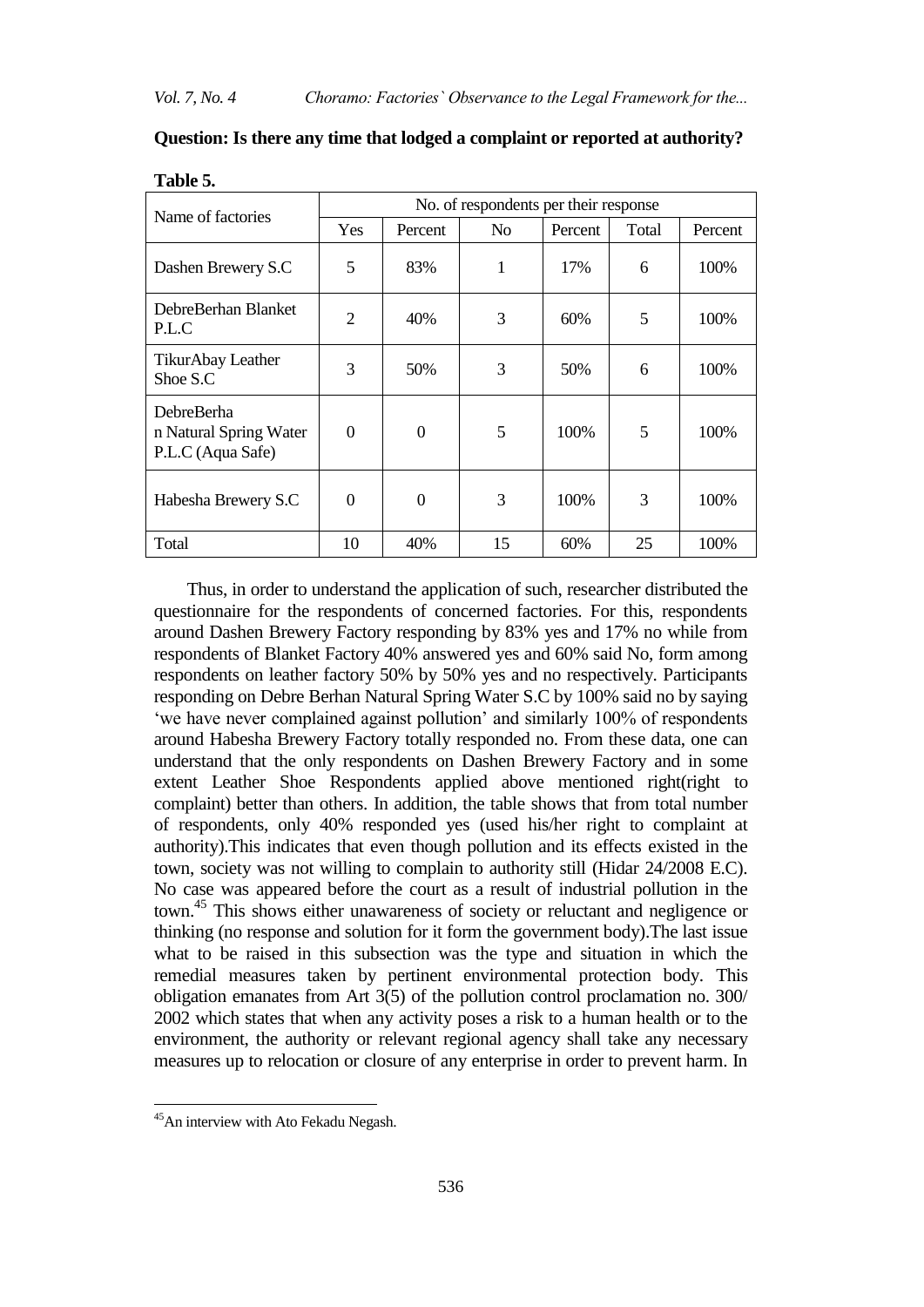addition to that pursuant to Art 11 of the procn.300/2000 with its regulation no 159 on art 10, authority or relevant regional agency shall take effective measures to the complaint without proving vested interest. Furthermore, pursuant to Article 7(2) of the same regulation; competent organ shall suspend or cancel license of factory if it causes series pollution. Concerning the practical remedial measures taken by the offices of environmental protection and land administration of zone and town, such measures taken by this offices were; relocation of some factories that may potentially pollute other factories. For instance, glass and medicine factories were relocated and suspended license as a result of causing pollution to food factory (meat, powder, and milk near the above mentioned factories) around them.<sup>46</sup>

However, above mentioned remedial measures, pertinent environmental protection body have not given any actual response to the complaint lodged by the community around factories, i.e., from Dashen Brewery Factory and Leather Factory. But pertinent government organs have not taken any satisfactory measures in response to the complaint. This clearly indicates the weakness and lack of effective enforcement of aforementioned laws.

# *Challenges to Control Industrial Pollution*

On the preceding sections, the researcher has presented and analysed the practical applicability in Debre Berhan Town and weakness on the part of pertinent environmental protection organ, factories and societies as well. However, on their part pertinent environmental protection and land administration offices, factories and societies provides challenges to them that caused gap in the implementation of laws on protection of industrial pollution. Such challenges are:

- Lack of strong environmental protection office in the town because of its infancy (since it was become independent from agricultural office after 2005) and there was still no environmental legal expert in the office of the town.
- Lack of awareness on the side of proponents of the project about the sustainability environment for the future generation rather they only focus on their project and willing to maximise their profit.
- Lack of research centre to conduct research to know and check the existence, cause and effect of the pollution
- Difficulty to relocate factories which were planted in earlier time (before current reform) on the unsuitable location, for example, there is difficulty on the part of government either to relocate leather factory which functioning in kebele 07 or residents around it. Because it is very difficult and even seems impossible to relocate.
- Lack of active commitment of society to control industrial pollution in collaboration with government, factories and other concerned bodies.

<sup>46</sup>An interview with Ato Samuel Weldehana,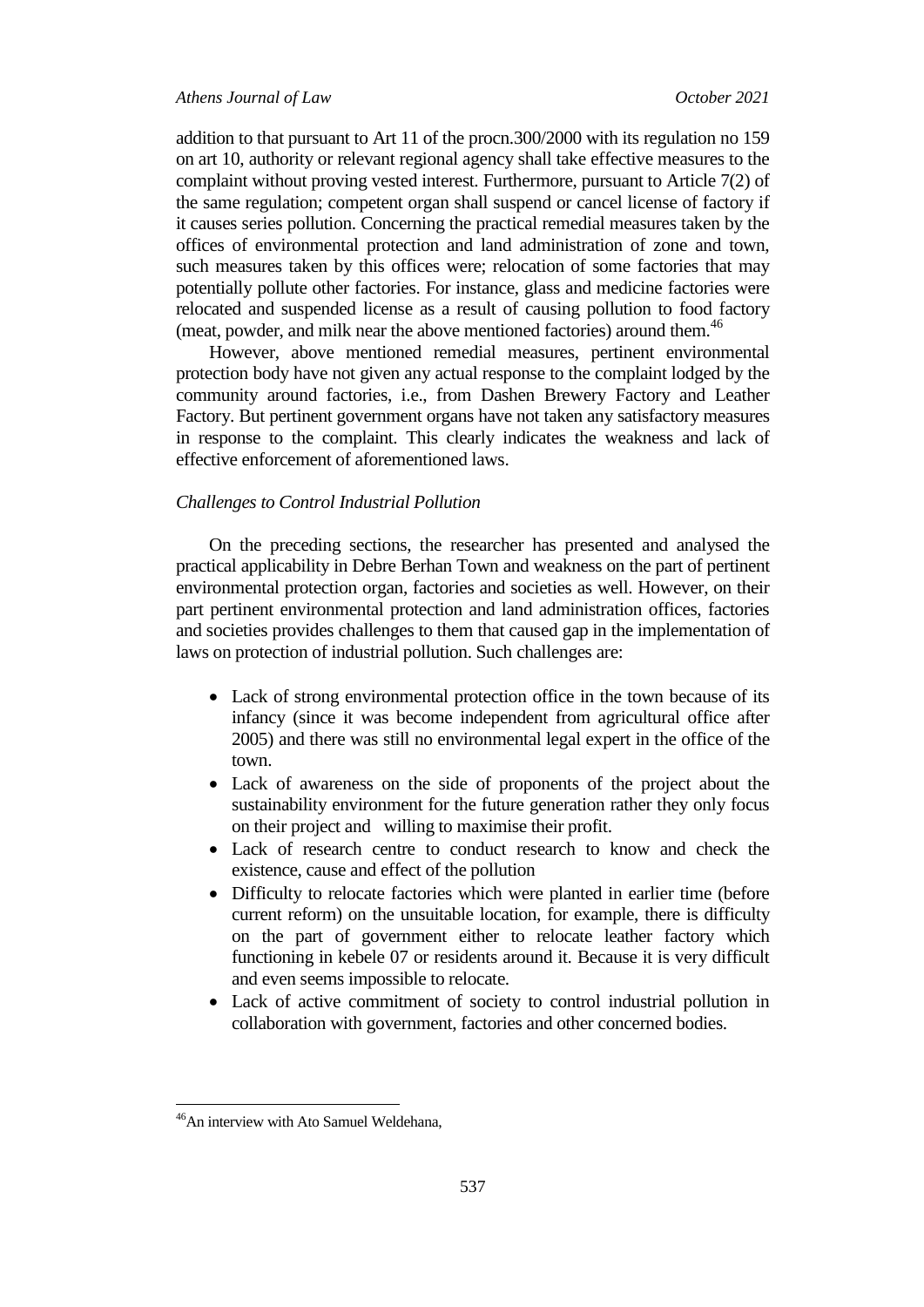- Shortage of electric power, which was resulted the back flow of the liquid waste to the unwanted places because of malfunctioning (stoppage) of chemical pumper which is activated by electric power.
- Since officers or workers on environmental protection and land administration are not graduates on fields related to environment and have no deep knowledge on it, most of the time they were exposed to deception by technical words used by proponents of projects and lacks ability to identify the existence and extent of pollution by the project.
- Lack of awareness on part of societies about mitigating measures and relativity of the side effects of factories.
- Gaps on the part of concerned government body on rendering of public awareness, information and creation of the conducive environment to public participation on decision making process.

# **Conclusion**

The duty of government to make relevant information available to the public is little observed by the concerned government bodies and the society is not addressed with the right to information to the extent that the law requires.

Most of the society around factories didn"t take any training or education with respect to any issue related with the factory.

Public participation is insignificant both prior as well after the plantation of the factory. Government is better in realizing public participation through EIA but public participation after the plantation of a factory is very low.

EPA, *Amhara* National Regional State Environmental Protection, Rural Land Administration and Use Bureau, Zone Environmental Protection, Land Administration and Use Office and *Debre Berhan* City Administration Environmental Protection and Land Administration Office has failed to assume their responsibility, entrusted to them by various legislations to the extent as required by law.

Four types of pollutions have prevailed in *Debre Berhan* Town. These are water pollution, air pollution, land pollution and noise pollutions. All types of pollutions are emanated from the failure of the government, the factories and the society to act as the relevant laws direct them.

Various measures were taken by the government and factories to prevent and reduce pollution. Such measures taken are classified as precautionary measures, preventive measures and remedial measures.

The extent of industrial pollution is reported to increase from time to time. Effect of all types of pollution stated above may be inflicting harm on health of human beings, animals and plants, complaints lodged and various remedial measures which were given by relevant government organs at different levels.

The overall challenges for the protection of industrial pollution are:

i. Factories highly focus on profit making process and their observance to legal frameworks on protection of industrial pollution is very low.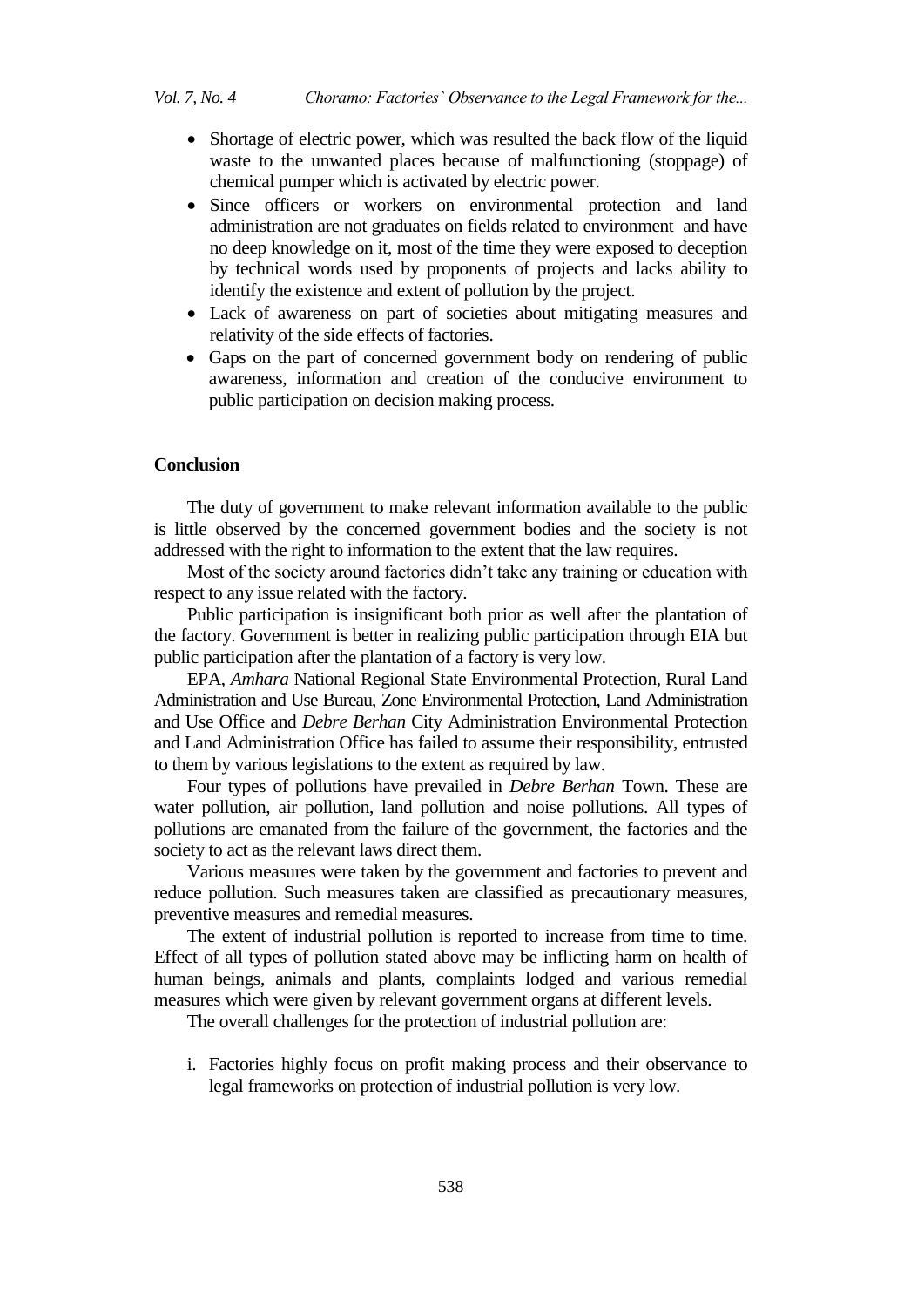- ii. Lack of coordination among the pertinent government bodies, factories and the society in order to prevent industrial pollution and comply
- iii.With the legal frameworks on protection of industrial pollution.

# **References**

- Berhane, T. & M. Teklemedn (2009). Environmental law teaching material, Mekele University, Ethiopia.
- Cunnungham, W.P. & M.A. Cunningham (2012). *Environmental Science: A Global*  Concern, 12<sup>th</sup> ed. New York, NY: McGraw- Hill business unit of Mc Graw-Hill companies Inc.
- Mahesh, M. (2007). *Legal Control of Environmental Pollution*. New Delhi Publishing Press.
- Senger, D.S. (2007). *Environmental law*. New Delhi: Prentice-Hall of India Pvt.Ltd Publishing press.
- Tesfaye, A. (2012). "Environmental Impact Assessment and Monitoring under Ethiopian Law" in *Haramaya Law Review* 1:103-124.

# **Interviews**

- An interview held with Ato Amsalu, Fenta, Envirnmental senor chemist of Habesha Brewerys on 20/03/2008.
- An interview held with Ato Dereje Kura, DB city EP and land administration department coordinator on 24/03/2008.
- An interview held with Ato Ermias Wesenu, production supervisor of TikurAbay Leather shoe factory S.C. (D/B branch), on 20/03/2008.
- An interview with Ato Fekadu Negash, President of D/B city first instance court on 24/03/2008.
- An interview held with Ato Getachew, manager of D/B Blanket factory PLC, on 21/03/2008.
- An interview held with Ato Getaneh Zike,facility manager of Dashen brewery s,c,on 22/03/2008.
- An interview held with W/ro Roza Seifu, quality control head of D/B natural spring water PLC, on 21/03/2008.
- An interview held with Ato Samuel Weldehana, head of N.S zone EP, Land Adm & EIA office, on 24/03/2008.

# **Legal Instruments**

- Amhara National Regional State Environmental Impact Assessment Proclamation No-181/2011
- Bamako Contention Ratification Proclamation No\_ 353/2003
- Basel Convention Amendment Ratification Proclamation NO\_356/2003
- Basel Protocol Ratification Proclamation No\_357/2003. *The* Constitution of Federal Democratic Republic of Ethiopia Proclamation No.1/1995